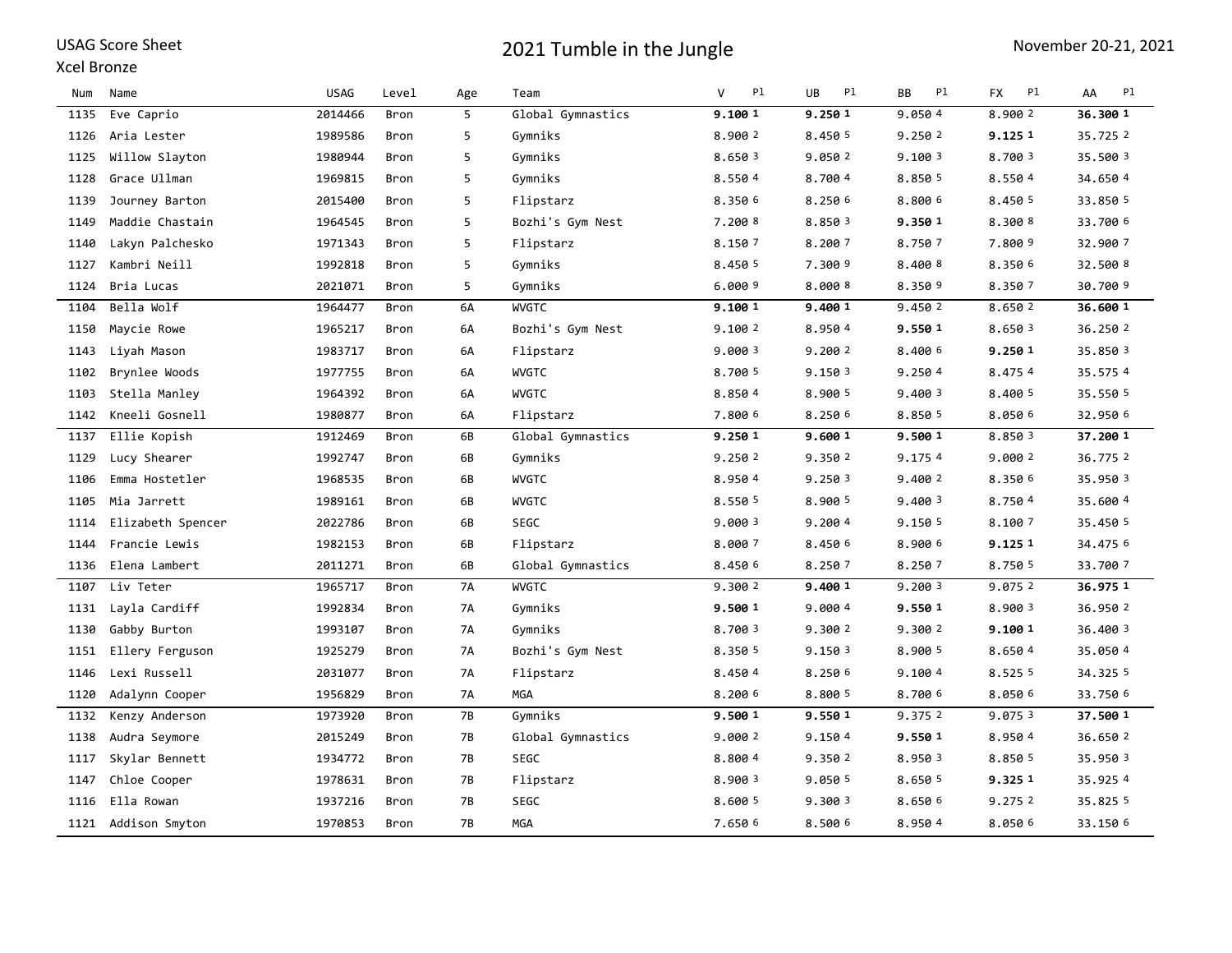#### Xcel Bronze

| Num  | Name              | <b>USAG</b> | Level | Age      | Team             | Pl<br>V | Pl<br><b>UB</b> | Pl<br><b>BB</b> | Pl<br><b>FX</b> | AA<br>Pl |
|------|-------------------|-------------|-------|----------|------------------|---------|-----------------|-----------------|-----------------|----------|
| 1118 | Piper Olczak      | 2028164     | Bron  | 8        | SEGC             | 9.400 1 | 9.550 1         | 9.300 3         | 8.550 5         | 36.800 1 |
| 1112 | Aria Berger       | 1969477     | Bron  | 8        | <b>WVGTC</b>     | 8.500 6 | 9.300 4         | 9.675 1         | 8.8251          | 36.300 2 |
| 1153 | Mercedes Nichols  | 1969656     | Bron  | 8        | Gymniks          | 9.3002  | 9.250 5         | 8.950 6         | 8.700 3         | 36,200 3 |
| 1110 | Brynn Walden      | 1968528     | Bron  | 8        | <b>WVGTC</b>     | 8.700 5 | 9.400 2         | 9.3004          | 8.750 2         | 36.150 4 |
| 1111 | Arianna Barclay   | 1976483     | Bron  | 8        | <b>WVGTC</b>     | 8.7504  | 9.050 7         | 9.175 5         | 8.300 7         | 35.275 5 |
| 1119 | Sadie Richmond    | 2021943     | Bron  | 8        | SEGC             | 8.4507  | 9.400 3         | 8,700 8         | 8.300 8         | 34.850 6 |
| 1122 | Macie Moore       | 1981949     | Bron  | 8        | <b>MGA</b>       | 9.050 3 | 8.2008          | 8.800 7         | 8.400 6         | 34.450 7 |
| 1109 | Fiona Jones       | 1991634     | Bron  | 8        | <b>WVGTC</b>     | 7.0008  | 9.100 6         | 9.6252          | 8.6004          | 34.325 8 |
| 1113 | Leah Meadows      | 1979304     | Bron  | $9 - 10$ | <b>WVGTC</b>     | 9.550 1 | 9.200 2         | 9.800 1         | 9.175 2         | 37.725 1 |
| 1133 | Payeton Kaiden    | 1992880     | Bron  | $9 - 10$ | Gymniks          | 9.0502  | 8.600 3         | 9.450 3         | 9.425 1         | 36.525 2 |
| 1123 | Bryleigh Tice     | 1977977     | Bron  | $9 - 10$ | Mga              | 8.9004  | 9.550 1         | 9.600 2         | 7.850 5         | 35,900 3 |
| 1134 | Aliyah Stoops     | 1993335     | Bron  | $9 - 10$ | Gymniks          | 9.000 3 | 7.750 5         | 8.900 5         | 9.1503          | 34.800 4 |
|      | 1152 Ealey Porter | 1962866     | Bron  | $9 - 10$ | Bozhi's Gym Nest | 8.750 5 | 8.300 4         | 9.250 4         | 8.4504          | 34.750 5 |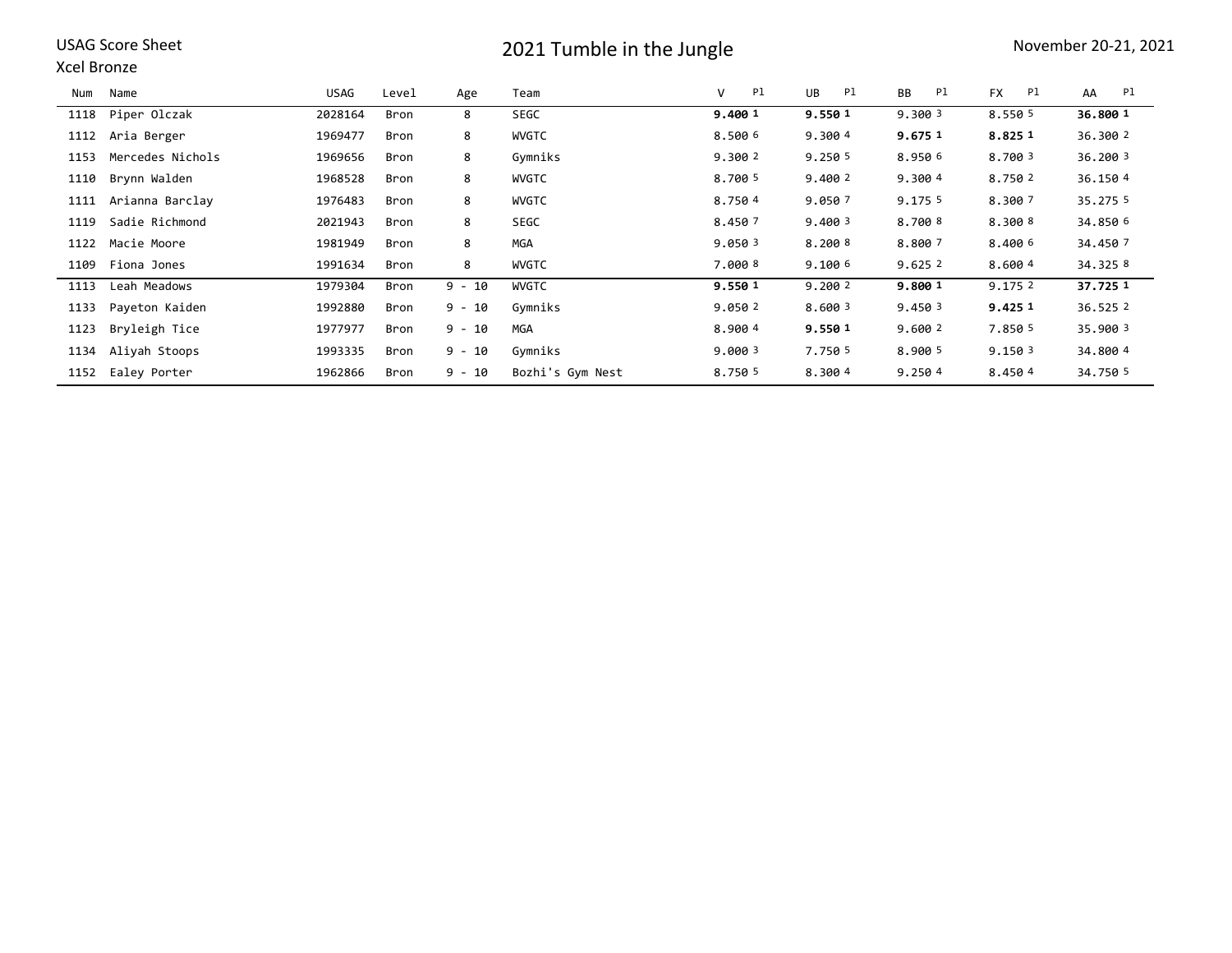### Xcel Silver

| Num  | Name                 | <b>USAG</b> | Level | Age       | Team              | Pl<br>V | <b>UB</b><br>P1 | P1<br>BB | P1<br><b>FX</b> | P1<br>AA |
|------|----------------------|-------------|-------|-----------|-------------------|---------|-----------------|----------|-----------------|----------|
| 1231 | Claire Kniffen       | 1918453     | Silv  | $5 - 6$   | <b>MGA</b>        | 9.500 1 | 9.2004          | 9.500 1  | 9.1502          | 37.350 1 |
| 1270 | Kenley Cox           | 1957520     | Silv  | $5 - 6$   | Flipstarz         | 8.950 3 | 9,400 1         | 8.700 2  | 8.900 3         | 35.950 2 |
| 1242 | Caroline Brown       | 2020974     | Silv  | $5 - 6$   | Gymniks           | 8.400 8 | 9.100 6         | 8.250 5  | 9.250 1         | 35.000 3 |
| 1241 | Claire Adams         | 1970685     | Silv  | $5 - 6$   | Gymniks           | 8.700 5 | 9.350 2         | 8.250 6  | 8.650 5         | 34.950 4 |
| 1268 | Arella Hall          | 1955520     | Silv  | $5 - 6$   | Flipstarz         | 9.000 2 | 9.300 3         | 8.0508   | 8.400 7         | 34,750 5 |
| 1271 | Allison Hatfield     | 1952972     | Silv  | $5 - 6$   | Flipstarz         | 8.900 4 | 9.050 7         | 8.3504   | 8.400 8         | 34.700 6 |
| 1267 | Brantlea Blankenship | 1981601     | Silv  | $5 - 6$   | Flipstarz         | 8.700 6 | 9.150 5         | 8.150 7  | 8.600 6         | 34.600 7 |
| 1269 | Laken Webb           | 1942998     | Silv  | $5 - 6$   | Flipstarz         | 8.550 7 | 8.600 8         | 8.400 3  | 8.7504          | 34.300 8 |
| 1224 | Kenley Jane Davis    | 1937638     | Silv  | 7A        | Revolution        | 9.250 1 | 9.550 1         | 8.850 1  | 9.300 1         | 36.950 1 |
| 1272 | Emma Legg            | 1871458     | Silv  | 7A        | Flipstarz         | 9.100 2 | 9.450 3         | 8.850 2  | 9.000 3         | 36.400 2 |
| 1243 | Brooklyn Starkey     | 1581695     | Silv  | 7A        | Gymniks           | 8.900 5 | 9.500 2         | 8.700 3  | 9.200 2         | 36.300 3 |
| 1244 | Annika Kerns         | 2008264     | Silv  | 7A        | Gymniks           | 9.050 3 | 9.400 4         | 8.250 5  | 8.700 4         | 35.400 4 |
| 1201 | Maggie Shaffer       | 1964512     | Silv  | 7A        | <b>WVGTC</b>      | 9.0004  | 8.400 5         | 8.300 4  | 8.000 5         | 33.700 5 |
| 1274 | Noa Newman           | 1953273     | Silv  | 7B        | Flipstarz         | 9.100 1 | 9.600 1         | 9.3502   | 8.950 2         | 37.000 1 |
| 1245 | Isabelle Stellwagen  | 1578226     | Silv  | 7В        | Gymniks           | 8.700 4 | 9.400 2         | 9.3503   | 9.150 1         | 36.600 2 |
| 1282 | Kara Holley          | 1848328     | Silv  | 7В        | Bozhi's Gym Nest  | 8.800 2 | 9.350 4         | 9.550 1  | 8.400 6         | 36.100 3 |
| 1255 | Olivia Meili         | 1923990     | Silv  | 7В        | Global Gymnastics | 8.800 3 | 9.100 7         | 9.300 4  | 8.600 5         | 35.800 4 |
| 1226 | Daliah Gonzalez      | 1944195     | Silv  | 7B        | Revolution        | 8.450 5 | 9.350 5         | 8.900 5  | 8.800 4         | 35.500 5 |
| 1225 | Adelynn Burdette     | 1937625     | Silv  | 7B        | Revolution        | 8.100 7 | 9.200 6         | 8.500 7  | 8.850 3         | 34.650 6 |
| 1227 | Kenzie Guthrie       | 1937537     | Silv  | 7В        | Revolution        | 8.300 6 | 9.400 3         | 8.600 6  | 7.100 7         | 33.400 7 |
| 1228 | Paislee Walls        | 1904702     | Silv  | 7C        | Revolution        | 9.000 1 | 9.350 3         | 8.950 2  | 9.200 1         | 36.500 1 |
| 1232 | Pepper Arboogast     | 1918527     | Silv  | 7C        | <b>MGA</b>        | 9.000 2 | 9.450 2         | 9.050 1  | 8.600 4         | 36.100 2 |
| 1246 | Morgan Smith         | 1851880     | Silv  | 7C        | Gymniks           | 8.750 4 | 9.650 1         | 8.800 3  | 8.700 2         | 35.900 3 |
| 1284 | Ava Masters          | 1855694     | Silv  | 7C        | Bozhi's Gym Nest  | 8.650 6 | 9.100 5         | 8.300 4  | 8.650 3         | 34.700 4 |
| 1293 | Lillee Acord         | 1972934     | Silv  | 7C        | Flipstarz         | 8.700 5 | 9.150 4         | 8.100 6  | 8.450 5         | 34,400 5 |
| 1229 | Charley Sheldon      | 1940272     | Silv  | 7C        | Revolution        | 8.800 3 | 9.050 6         | 8.200 5  | 8.150 6         | 34.200 6 |
| 1276 | Raya Fleenor         | 2015392     | Silv  | <b>8A</b> | Flipstarz         | 9.300 1 | 9.2504          | 9.2252   | 9.2002          | 36.975 1 |
| 1247 | Brittney Simms       | 1969683     | Silv  | 8A        | Gymniks           | 8.900 3 | 9.400 1         | 9.0004   | 9.500 1         | 36.800 2 |
| 1256 | Grace Antle          | 1926264     | Silv  | 8A        | Global Gymnastics | 9.100 2 | 9.200 5         | 9.450 1  | 8.7004          | 36.450 3 |
| 1202 | Sophie Bonner        | 1969178     | Silv  | 8A        | <b>WVGTC</b>      | 8.750 5 | 9.350 2         | 9.050 3  | 9.075 3         | 36.2254  |
| 1286 | Harper Beals         | 1844943     | Silv  | 8A        | Bozhi's Gym Nest  | 8.800 4 | 9.300 3         | 8.600 5  | 8.200 5         | 34.900 5 |
| 1234 | Acelynn Harris       | 1972676     | Silv  | 8Α        | <b>MGA</b>        | 8.500 6 | 8.250 6         | 8.0506   | 8.200 6         | 33.000 6 |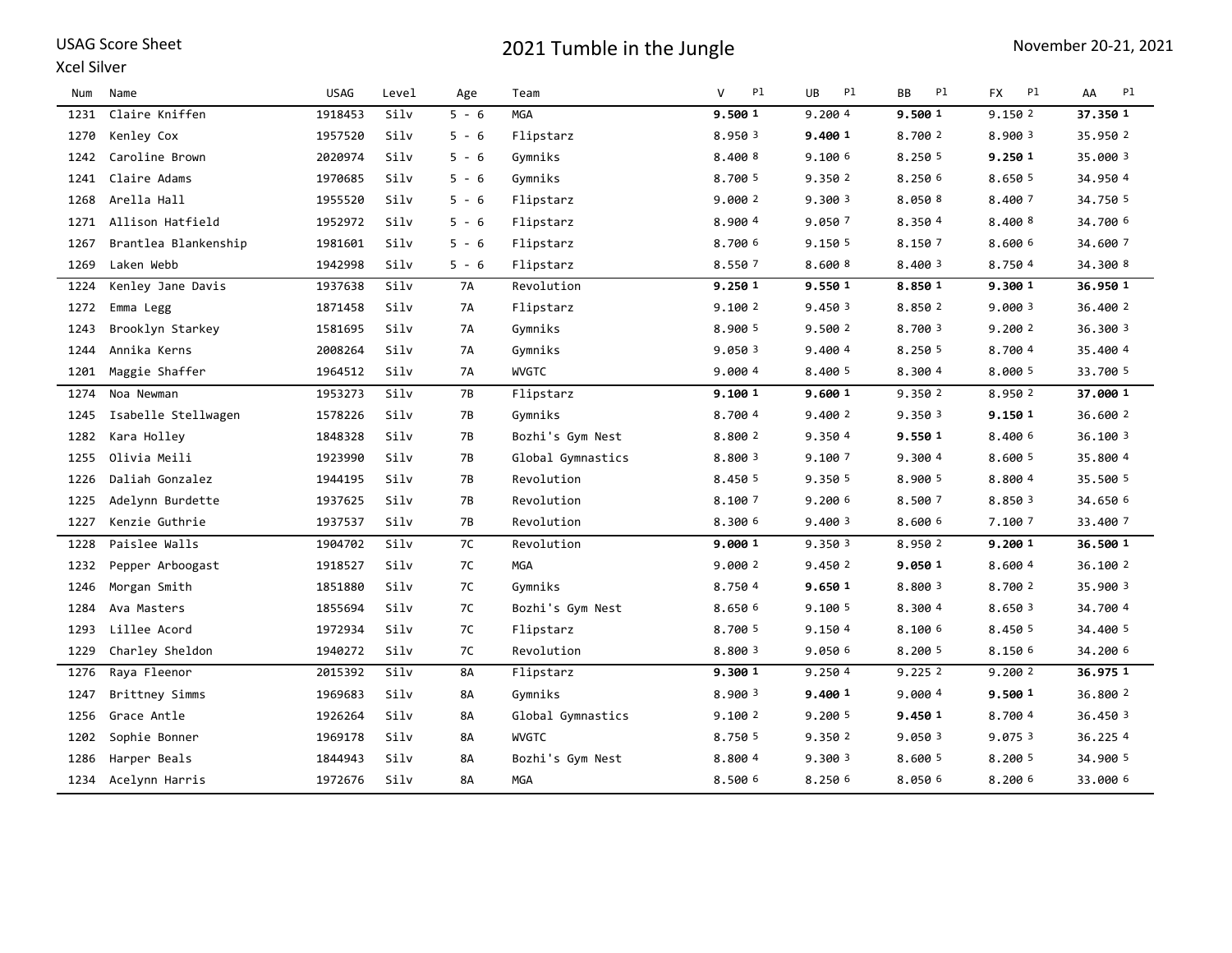#### Xcel Silver

| Num  | Name              | <b>USAG</b> | Level | Age       | Team              | $\mathsf{V}$<br>P1 | <b>UB</b><br>Pl | P1<br><b>BB</b> | P1<br><b>FX</b> | P1<br>AA |
|------|-------------------|-------------|-------|-----------|-------------------|--------------------|-----------------|-----------------|-----------------|----------|
| 1257 | Aubrey Brown      | 1577308     | Silv  | 8B        | Global Gymnastics | 9.200 2            | 9.500 1         | 9.725 1         | 9.400 2         | 37.825 1 |
| 1230 | Addyson Hensly    | 1931000     | Silv  | 8B        | Revolution        | 9.2003             | 9.350 2         | 9.150 3         | 9.650 1         | 37.350 2 |
| 1278 | Sadie Goodwin     | 1979057     | Silv  | 8Β        | Flipstarz         | 9.250 1            | 9.2503          | 9.550 2         | 9.000 3         | 37.0503  |
| 1277 | Amelia Jarrell    | 1885617     | Silv  | 8Β        | Flipstarz         | 9.2004             | 9.200 4         | 8.650 6         | 9.000 4         | 36.050 4 |
| 1288 | Emma Bird         | 1916887     | Silv  | 8B        | Bozhi's Gym Nest  | 8.600 5            | 9.150 5         | 8.750 5         | 8.050 6         | 34.550 5 |
| 1279 | Emma Cook         | 1465314     | Silv  | 8B        | Flipstarz         | 8.550 6            | 7.400 6         | 9.1004          | 8.300 5         | 33.350 6 |
| 1290 | Parker Ray        | 1853076     | Silv  | <b>9A</b> | Bozhi's Gym Nest  | 9.0004             | 9.200 5         | 9.750 1         | 9.300 3         | 37.250 1 |
| 1251 | Addison Thorpe    | 1976388     | Silv  | <b>9A</b> | Gymniks           | 9.350 1            | 9.400 2         | 9.400 4         | 9.0255          | 37.1752  |
| 1258 | Maisley Seymore   | 2015243     | Silv  | <b>9A</b> | Global Gymnastics | 9.350 2            | 9.1006          | 9.200 5         | 9.400 2         | 37.050 3 |
| 1249 | Gloria Choleva    | 1578362     | Silv  | <b>9A</b> | Gymniks           | 8.900 5            | 9.500 1         | 9.600 2         | 8.8507          | 36.850 4 |
| 1259 | Hattie Waugh      | 2011304     | Silv  | <b>9A</b> | Global Gymnastics | 8.800 7            | 9.350 3         | 9.450 3         | 9.050 4         | 36.650 5 |
| 1248 | Ella Powers       | 1737951     | Silv  | <b>9A</b> | Gymniks           | 9.1003             | 9.050 7         | 8.000 9         | 9.525 1         | 35.675 6 |
| 1204 | Isabelle Worley   | 1971360     | Silv  | <b>9A</b> | <b>WVGTC</b>      | 8.100 9            | 9.300 4         | 9.000 7         | 9.000 6         | 35,400 7 |
| 1203 | Aurora Ammons     | 1843946     | Silv  | <b>9A</b> | <b>WVGTC</b>      | 8,900 6            | 9,000 8         | 8,700 8         | 8.750 8         | 35.350 8 |
| 1289 | Penni Ray         | 1853106     | Silv  | <b>9A</b> | Bozhi's Gym Nest  | 8.450 8            | 9.000 9         | 9.200 6         | 8.400 9         | 35.050 9 |
| 1260 | Olivia Broka      | 2011262     | Silv  | 9B        | Global Gymnastics | 9.250 1            | 9.100 4         | 9.700 1         | 9.200 1         | 37.250 1 |
| 1261 | Maggie Caprio     | 2014464     | Silv  | 9B        | Global Gymnastics | 9.250 2            | 9.400 1         | 9.250 4         | 9.050 4         | 36.950 2 |
| 1252 | Sebria Brookover  | 1993547     | Silv  | 9B        | Gymniks           | 8.850 6            | 9.275 3         | 9.200 6         | 9.200 2         | 36.525 3 |
| 1205 | McKenlea Clements | 1966041     | Silv  | 9B        | <b>WVGTC</b>      | 9.000 4            | 9.000 6         | 9.350 2         | 8.850 5         | 36.2004  |
| 1214 | Makenzie Hawkins  | 1585626     | Silv  | 9B        | <b>SEGC</b>       | 8.550 8            | 9.100 5         | 9.350 3         | 9.100 3         | 36.100 5 |
| 1216 | Saydi McCormick   | 1934506     | Silv  | 9B        | <b>SEGC</b>       | 8.800 7            | 9.350 2         | 9.250 5         | 8.550 8         | 35.950 6 |
| 1236 | L Raschella       | 1955074     | Silv  | 9B        | <b>MGA</b>        | 8.900 5            | 8.700 8         | 8.300 7         | 8.850 6         | 34.750 7 |
| 1215 | Adleigh Brothers  | 1934601     | Silv  | 9B        | <b>SEGC</b>       | 8.500 9            | 9.000 7         | 7.800 9         | 8.600 7         | 33.900 8 |
| 1206 | Lexi Hostetler    | 1968551     | Silv  | 9B        | <b>WVGTC</b>      | 9.1003             | 7.600 9         | 8.300 8         | 8.350 9         | 33.350 9 |
| 1262 | Emma Meili        | 1923989     | Silv  | 10        | Global Gymnastics | 8.900 6            | 9.350 2         | 9.200 1         | 9.050 2         | 36.500 1 |
| 1253 | Allie Butrell     | 1993356     | Silv  | 10        | Gymniks           | 8.600 9            | 9.2004          | 9.200 2         | 9.075 1         | 36.075 2 |
| 1209 | Jadyn Hose        | 1839795     | Silv  | 10        | <b>WVGTC</b>      | 9.150 3            | 9.250 3         | 9.000 3         | 8.450 7         | 35.850 3 |
| 1254 | Avery White       | 1984553     | Silv  | 10        | Gymniks           | 9.000 5            | 9.425 1         | 8.8257          | 8.550 6         | 35.800 4 |
| 1291 | Addy Bartram      | 1925387     | Silv  | 10        | Bozhi's Gym Nest  | 9.050 4            | 9.200 5         | 8.900 4         | 8.600 5         | 35.750 5 |
| 1280 | Livi Polk         | 2021604     | Silv  | 10        | Flipstarz         | 9.200 2            | 8.850 8         | 8.600 8         | 8.8504          | 35.500 6 |
| 1208 | Gianna Bearden    | 1987020     | Silv  | 10        | <b>WVGTC</b>      | 9.300 1            | 8.850 9         | 8.000 9         | 9.0253          | 35.175 7 |
| 1217 | Amilia Price      | 1934806     | Silv  | 10        | SEGC              | 8.750 7            | 8.950 6         | 8.850 6         | 8.400 8         | 34.950 8 |
| 1207 | Addison Smtih     | 1964402     | Silv  | 10        | <b>WVGTC</b>      | 8.750 8            | 8.900 7         | 8.900 5         | 8.150 9         | 34.700 9 |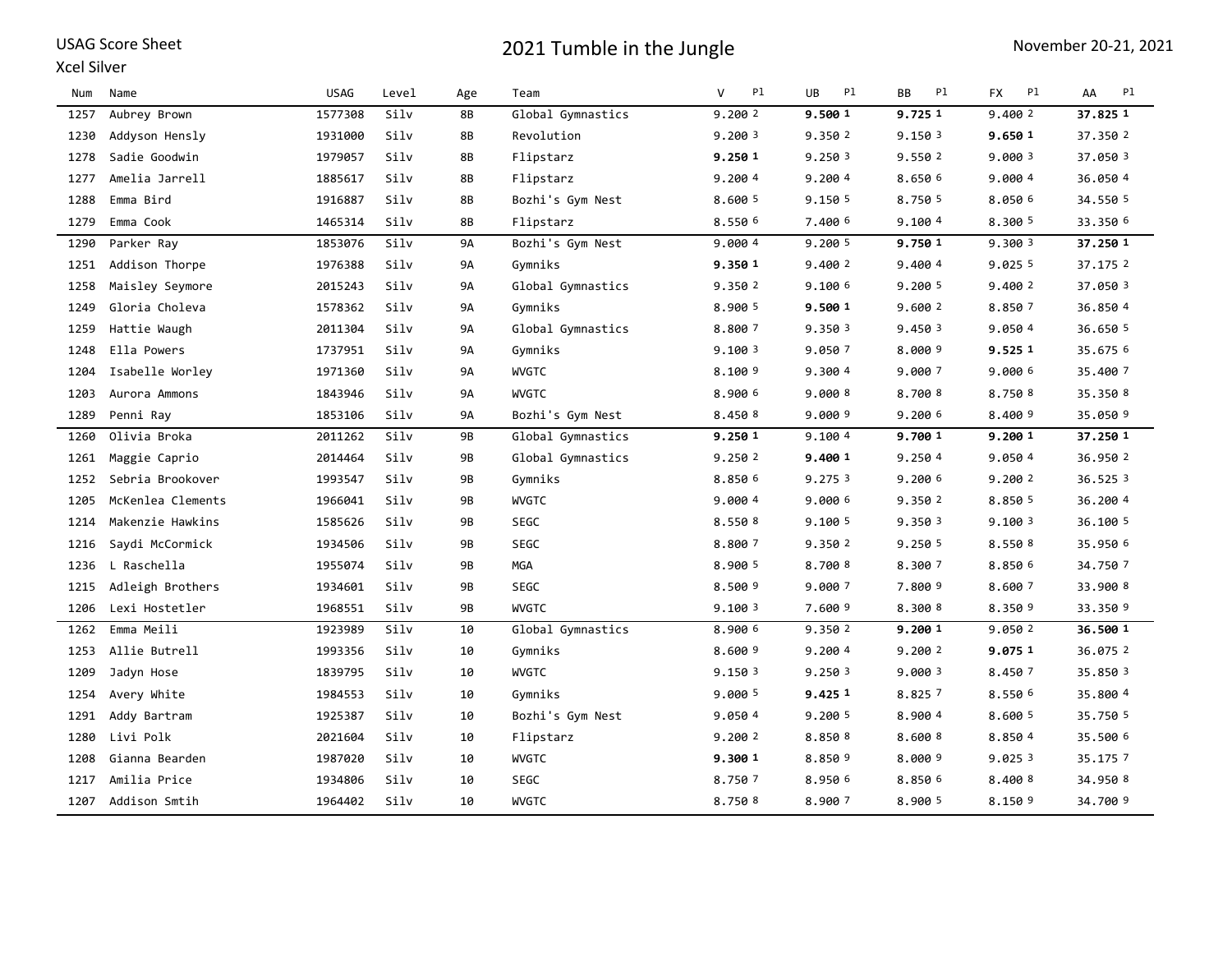|--|

#### Xcel Silver

| Num  | Name              | <b>USAG</b> | Level | Age             | Team                        | V<br>Pl | Pl<br>UB | Pl<br>BB | <b>FX</b><br>Pl | AA<br>Pl |
|------|-------------------|-------------|-------|-----------------|-----------------------------|---------|----------|----------|-----------------|----------|
| 1263 | Maliah Myers      | 2015194     | Silv  | 11              | Global Gymnastics           | 9.000 3 | 9.500 1  | 9.500 2  | 9.000 2         | 37.000 1 |
| 1264 | Mia Collins       | 2015736     | Silv  | 11              | Global Gymnastics           | 8.900 5 | 9.2502   | 9.4254   | 9.0003          | 36.575 2 |
| 1212 | Hailey Harris     | 1898361     | Silv  | 11              | WVGTC                       | 9.000 4 | 8.800 8  | 9.600 1  | 9.0004          | 36,400 3 |
| 1219 | Jacie Eggleston   | 1940189     | Silv  | 11              | <b>SEGC</b>                 | 8.800 6 | 9.250 3  | 9.2006   | 8.950 5         | 36.2004  |
| 1265 | Reegan Jordan     | 2012889     | Silv  | 11              | Global Gymnastics           | 8.7008  | 8.8507   | 9.450 3  | 9.050 1         | 36.050 5 |
| 1211 | Claira Uphold     | 1964397     | Silv  | 11              | <b>WVGTC</b>                | 8.750 7 | 8.900 6  | 8.550 7  | 8.925 6         | 35.125 6 |
| 1220 | Tessa Spradlin    | 1490498     | Silv  | 11              | <b>SEGC</b>                 | 8.700 9 | 8.700 9  | 9.400 5  | 8.250 8         | 35.050 7 |
| 1222 | Emma Bower        | 1481338     | Silv  | 11              | <b>SEGC</b>                 | 9.200 1 | 9.2004   | 7.950 9  | 8.350 7         | 34,700 8 |
| 1221 | Lillian Long      | 2023472     | Silv  | 11              | <b>SEGC</b>                 | 9.050 2 | 9.050 5  | 8.5508   | 8.050 9         | 34,700 9 |
|      | 1292 Tala Helwani | 1937935     | Silv  | $12 - 13$       | Bozhi's Gym Nest            | 9.200 1 | 9.200 1  | 8.550 1  | 8.800 1         | 35.750 1 |
|      | 1266 Elyse Atha   | 2011374     | Silv  |                 | 14 and up Global Gymnastics | 9.200 1 | 9.450 1  | 8.450 2  | 8.900 1         | 36.000 1 |
| 1213 | Addisyn Shaffer   | 1997972     | Silv  | 14 and up WVGTC |                             | 9.150 2 | 9.150 2  | 8.600 1  | 8.575 2         | 35.475 2 |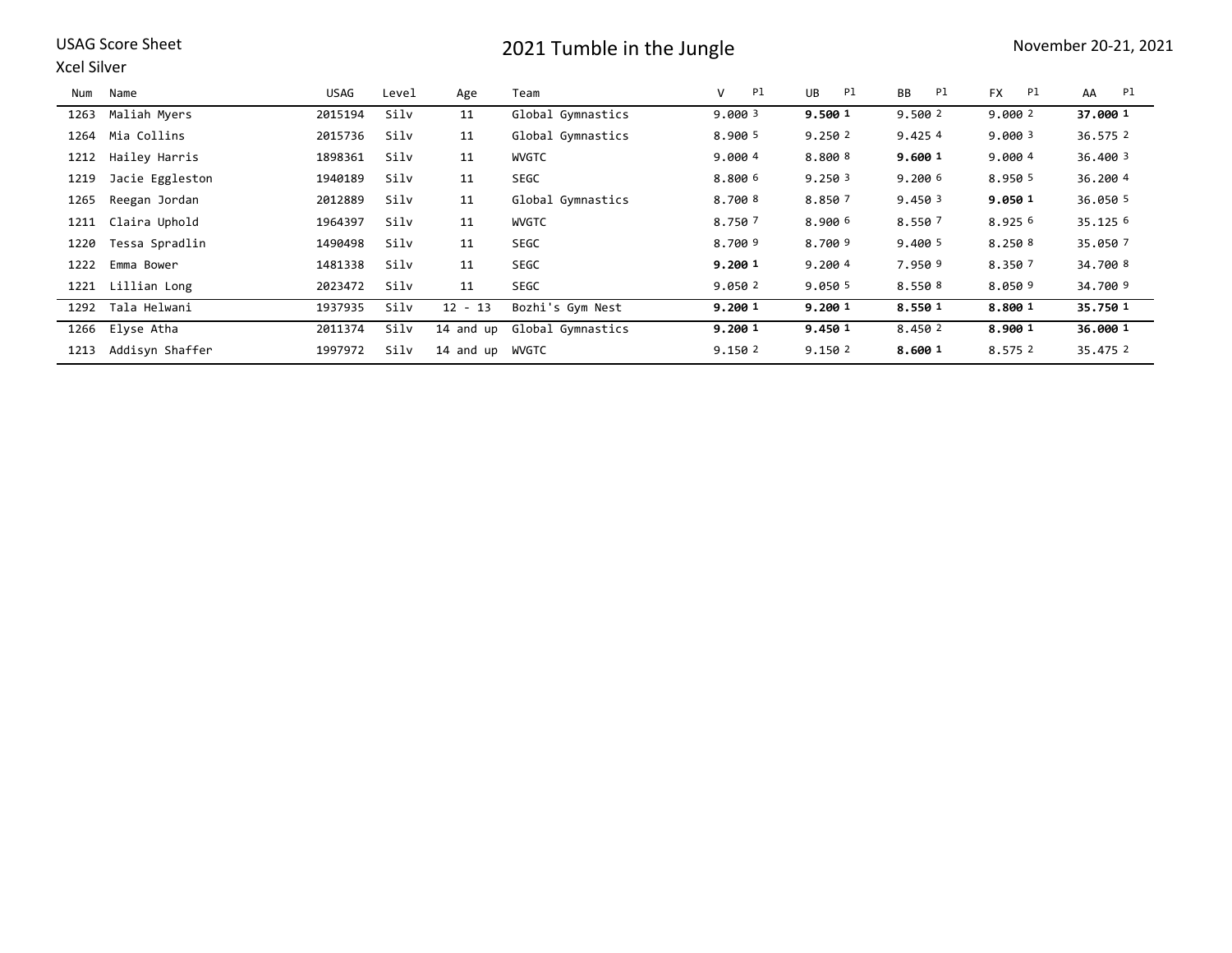### Xcel Gold

| Num  | Name               | <b>USAG</b> | Level | Age            | Team                | v<br>Pl | <b>UB</b><br>Pl | <b>BB</b><br>Pl | <b>FX</b><br>Pl | AA<br>Pl |
|------|--------------------|-------------|-------|----------------|---------------------|---------|-----------------|-----------------|-----------------|----------|
| 1307 | Braelynn Massey    | 1904714     | Gold  | $7^{\circ}$    | Revolution          | 8.200 3 | 9.050 1         | 8.950 1         | 9.150 1         | 35.350 1 |
| 1326 | Avenly Wilson      | 1578545     | Gold  | $\overline{7}$ | Gymniks             | 8.500 1 | 8.500 2         | 8.150 3         | 8.500 3         | 33.650 2 |
| 1345 | Rylee Blankenship  | 1873635     | Gold  | 7              | Flipstarz           | 8.350 2 | 8.300 3         | 8.200 2         | 8.750 2         | 33.600 3 |
| 1346 | Olive Fink         | 1447718     | Gold  | <b>8A</b>      | Flipstarz           | 8.100 5 | 9.050 1         | 8.750 2         | 8.950 3         | 34.850 1 |
| 1327 | Kayana Litton      | 1864756     | Gold  | 8A             | Gymniks             | 8.650 3 | 8.750 2         | 8.200 5         | 9.1252          | 34.725 2 |
| 1348 | Bayleigh McKinney  | 1871480     | Gold  | 8A             | Flipstarz           | 8.650 4 | 6.750 6         | 9.400 1         | 9.500 1         | 34.300 3 |
| 1347 | Sadie Beasley      | 1447703     | Gold  | 8A             | Flipstarz           | 8.700 2 | 8.500 3         | 8.000 6         | 8.900 5         | 34.100 4 |
| 1328 | Bryn Huss          | 1851890     | Gold  | 8A             | Gymniks             | 8.800 1 | 7.750 5         | 8.300 4         | 8.950 4         | 33.800 5 |
| 1349 | Paisley Elkins     | 1459916     | Gold  | <b>8A</b>      | Flipstarz           | 8.000 6 | 7.900 4         | 8.450 3         | 8.650 6         | 33.000 6 |
| 1309 | Claire Lamaster    | 1904527     | Gold  | 8B             | Revolution          | 8.400 4 | 8.950 3         | 9.300 1         | 9.250 1         | 35.900 1 |
| 1308 | Mia Miller         | 1467995     | Gold  | 8B             | Revolution          | 8.600 2 | 9.000 1         | 8.950 2         | 9.150 2         | 35,700 2 |
| 1350 | Ciara Watson       | 1901426     | Gold  | 8B             | Flipstarz           | 8.550 3 | 9.000 2         | 8.950 3         | 8.400 3         | 34.900 3 |
| 1351 | Maryann Hatfield   | 1952971     | Gold  | 8B             | Flipstarz           | 8.150 5 | 8.900 4         | 8.050 4         | 7.900 5         | 33.000 4 |
| 1329 | Allie Reeder       | 1405197     | Gold  | 8B             | Gymniks             | 8.900 1 | 8.000 5         | 7.600 5         | 8.050 4         | 32.550 5 |
| 1324 | Camille Meadows    | 1479432     | Gold  | <b>9A</b>      | Maverick Gymnastics | 9.150 1 | 8.950 1         | 9.150 1         | 9.450 1         | 36.700 1 |
| 1332 | Maddie Wolfe       | 1580527     | Gold  | 9A             | Gymniks             | 8.850 4 | 8.650 2         | 8.850 2         | 9.300 2         | 35.650 2 |
| 1310 | Abby Walk          | 1923561     | Gold  | 9A             | Revolution          | 9.050 3 | 8.600 3         | 8.550 3         | 9.050 4         | 35.250 3 |
| 1333 | Madelynn Shank     | 1474537     | Gold  | 9A             | Gymniks             | 9.1002  | 8.500 4         | 8.450 4         | 8.900 5         | 34.950 4 |
| 1323 | Maelie Lynn        | 1400339     | Gold  | <b>9A</b>      | Maverick Gymnastics | 8.500 5 | 8.450 5         | 7.850 6         | 9.2503          | 34.050 5 |
| 1352 | Kelty Daniels      | 1315431     | Gold  | <b>9A</b>      | Flipstarz           | 8.450 6 | 8.400 6         | 8.250 5         | 8.900 6         | 34.000 6 |
| 1335 | Tayler Clegg       | 1298431     | Gold  | 9B             | Gymniks             | 8.550 2 | 8.700 4         | 9.150 1         | 9.700 1         | 36.100 1 |
| 1311 | Kennedy Bodkins    | 1465399     | Gold  | 9B             | Revolution          | 8.550 3 | 8.750 2         | 9.150 2         | 9.200 2         | 35.650 2 |
| 1337 | Rylee Pero         | 1577274     | Gold  | 9B             | Global Gymnastics   | 8.550 4 | 9.300 1         | 8.800 3         | 8.650 5         | 35.300 3 |
| 1334 | Harper Ridgway     | 1298419     | Gold  | 9B             | Gymniks             | 8.400 5 | 8.750 3         | 8.750 4         | 9.0253          | 34.9254  |
| 1353 | Reaghan Cocus      | 1502512     | Gold  | 9B             | Flipstarz           | 8.600 1 | 8.550 5         | 8.400 5         | 8.7504          | 34.300 5 |
| 1317 | Kaelyn Kirkpatrick | 1844294     | Gold  | 9B             | <b>MGA</b>          | 8.200 6 | 6.750 6         | 8.050 6         | 8.600 6         | 31.600 6 |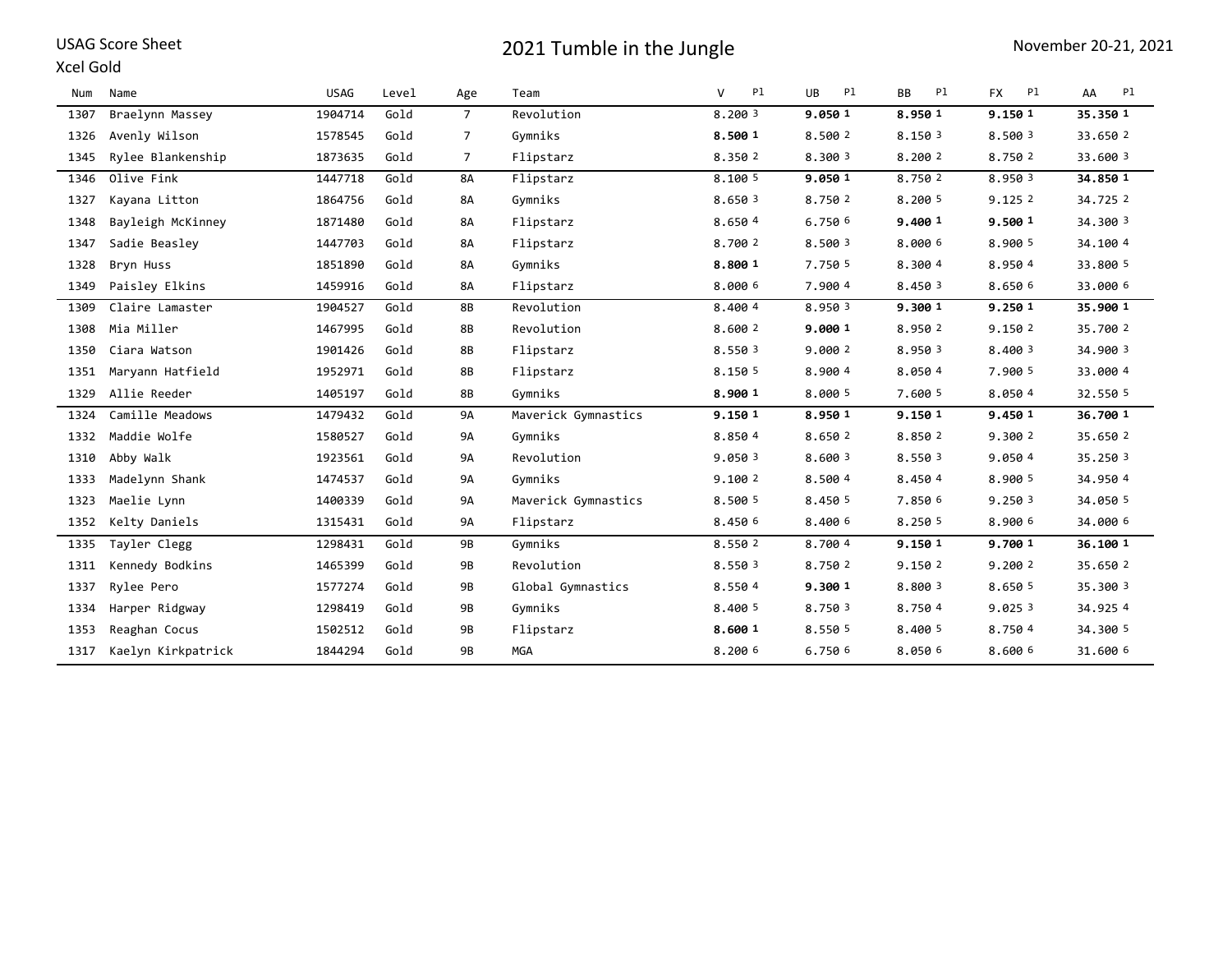#### Xcel Gold

| Num  | Name                 | <b>USAG</b> | Level | Age       | Team                | v<br>P1  | UB<br>P1 | P1<br>ВB | <b>FX</b><br>P1 | Pl<br>AA  |
|------|----------------------|-------------|-------|-----------|---------------------|----------|----------|----------|-----------------|-----------|
| 1336 | Payton Stellwagen    | 1390190     | Gold  | 10        | Gymniks             | 8.600 5  | 8.700 4  | 8.950 1  | 9.000 5         | 35.250 1  |
| 1358 | Sydnee Hinkle        | 1450654     | Gold  | 10        | Bozhi's Gym Nest    | 8.850 2  | 8.350 7  | 8.850 2  | 9.1252          | 35.175 2  |
| 1354 | Addison Huff         | 1315049     | Gold  | 10        | Flipstarz           | 8.800 3  | 8.350 8  | 8.750 3  | 8.950 6         | 34.850 3  |
| 1338 | Mary Harris          | 1862176     | Gold  | 10        | Global Gymnastics   | 9.000 1  | 8.550 5  | 8.300 6  | 8.900 7         | 34.750 4  |
| 1301 | Callie Zvolenski     | 1915469     | Gold  | 10        | <b>WVGTC</b>        | 8.650 4  | 8.800 2  | 7.900 11 | 9.200 1         | 34.550 5  |
| 1312 | Karissa Carney       | 1345944     | Gold  | 10        | Revolution          | 8.600 6  | 8.550 6  | 8.1508   | 9.0254          | 34.325 6  |
| 1339 | Emma Schaffer        | 1853164     | Gold  | 10        | Global Gymnastics   | 8,000 10 | 8.8501   | 8.6504   | 8.500 9         | 34,000 7  |
| 1355 | Breiel Duncan        | 1873649     | Gold  | 10        | Flipstarz           | 8.550 7  | 8.750 3  | 8.250 7  | 8.200 10        | 33.750 8  |
| 1318 | Emily Tesar          | 1338735     | Gold  | 10        | MGA                 | 8.200 8  | 7.700 10 | 8.600 5  | 8.600 8         | 33.100 9  |
| 1357 | Jovie Street         | 1323111     | Gold  | 10        | Bozhi's Gym Nest    | 7.500 11 | 7.600 11 | 7.950 9  | 9.0503          | 32.100 10 |
| 1365 | Sophie Wood          | 1872469     | Gold  | 10        | Maverick Gymnastics | 8.150 9  | 8.150 9  | 7.950 10 | 0.000 11        | 24.250 11 |
| 1359 | Haven Christian      | 1846345     | Gold  | 11        | Bozhi's Gym Nest    | 8.550 5  | 8.700 1  | 9.500 1  | 9.225 1         | 35.975 1  |
| 1356 | Sofi White           | 1451214     | Gold  | 11        | Flipstarz           | 8.900 1  | 8.450 3  | 8.650 5  | 8.750 5         | 34.750 2  |
| 1320 | Kenadi Carte         | 1844103     | Gold  | 11        | MGA                 | 8.600 2  | 8.100 7  | 9.050 3  | 8.800 3         | 34.550 3  |
| 1303 | Rylee Lemley         | 1773597     | Gold  | 11        | <b>WVGTC</b>        | 8.550 6  | 7.700 8  | 9.000 4  | 9.200 2         | 34.450 4  |
| 1340 | Rylie Perez          | 1853050     | Gold  | 11        | Global Gymnastics   | 8.600 3  | 8.400 4  | 8.200 6  | 8.700 6         | 33.900 5  |
| 1304 | Gabby Oleksa         | 1840361     | Gold  | 11        | <b>WVGTC</b>        | 8.300 8  | 8.350 5  | 9.100 2  | 7.400 9         | 33.150 6  |
| 1313 | Lily Hanna           | 1582401     | Gold  | 11        | Revolution          | 8.350 7  | 8.500 2  | 7.500 8  | 8.800 4         | 33.150 7  |
| 1360 | Emmilyn Vincent      | 1963383     | Gold  | 11        | Bozhi's Gym Nest    | 8.100 9  | 8.350 6  | 8.100 7  | 8.3258          | 32.875 8  |
| 1341 | Abi Krause           | 1581143     | Gold  | 11        | Global Gymnastics   | 8.600 4  | 0.000 9  | 0.0009   | 8.700 7         | 17.300 9  |
| 1344 | Clara Arauz          | 1837585     | Gold  | 12        | Global Gymnastics   | 9.150 1  | 9.250 1  | 9.150 1  | 9.1252          | 36.675 1  |
| 1325 | Lesley Lyttle        | 1480685     | Gold  | 12        | Maverick Gymnastics | 8.700 3  | 8.450 5  | 9.000 3  | 9.300 1         | 35.450 2  |
| 1342 | Maralee Antle        | 1853152     | Gold  | 12        | Global Gymnastics   | 8.350 4  | 8.700 3  | 9.150 2  | 9.050 3         | 35.250 3  |
| 1321 | Mady Hurst           | 1338751     | Gold  | 12        | <b>MGA</b>          | 8.050 6  | 9.200 2  | 8.6504   | 9.050 4         | 34.950 4  |
| 1322 | Mckenzie Phillips    | 1185936     | Gold  | 12        | <b>MGA</b>          | 8.750 2  | 8.500 4  | 8.200 6  | 9.025 5         | 34.475 5  |
| 1343 | Ava Meili            | 1431561     | Gold  | 12        | Global Gymnastics   | 8.200 5  | 8.300 6  | 8.600 5  | 8.950 6         | 34.050 6  |
| 1361 | Avery Burd           | 1321880     | Gold  | 12        | Bozhi's Gym Nest    | 7.700 7  | 8.300 7  | 8.150 7  | 8.650 7         | 32.800 7  |
| 1305 | Ashley Anobile       | 1048245     | Gold  | $13 - 14$ | <b>WVGTC</b>        | 8.650 1  | 8.650 4  | 9.300 1  | 9.200 1         | 35.800 1  |
| 1306 | Olivia Hart          | 1840224     | Gold  | $13 - 14$ | <b>WVGTC</b>        | 8.650 2  | 8.850 2  | 8.2504   | 8.500 4         | 34.250 2  |
| 1363 | Elizabeth Jones      | 1871942     | Gold  | $13 - 14$ | <b>MGA</b>          | 8.250 3  | 8.700 3  | 8.200 5  | 8.550 3         | 33.700 3  |
| 1366 | Briana Hollen        | 1839237     | Gold  | $13 - 14$ | <b>MGA</b>          | 8.000 4  | 7.900 5  | 8.800 2  | 8.700 2         | 33.400 4  |
| 1364 | Addison Higginbotham | 1400352     | Gold  | $13 - 14$ | Maverick Gymnastics | 0.000 5  | 8.900 1  | 8.750 3  | 0.000 5         | 17.650 5  |
| 1368 | Anaya Matthews       | 1478420     | Gold  | 15 and up | Revolution          | 9.200 1  | 9.000 1  | 8.550 1  | 8.950 2         | 35.700 1  |
| 1315 | Jenna Hamrick        | 1486697     | Gold  | 15 and up | Revolution          | 8.700 2  | 8.850 2  | 8.450 2  | 9.000 1         | 35.000 2  |
| 1362 | Brylin Coldiron      | 1179328     | Gold  | 15 and up | Bozhi's Gym Nest    | 8.1004   | 8.100 3  | 7.800 3  | 8.700 3         | 32.700 3  |
| 1314 | Schylar Carney       | 1465316     | Gold  | 15 and up | Revolution          | 8.500 3  | 7.550 4  | 7.550 4  | 8.5504          | 32.150 4  |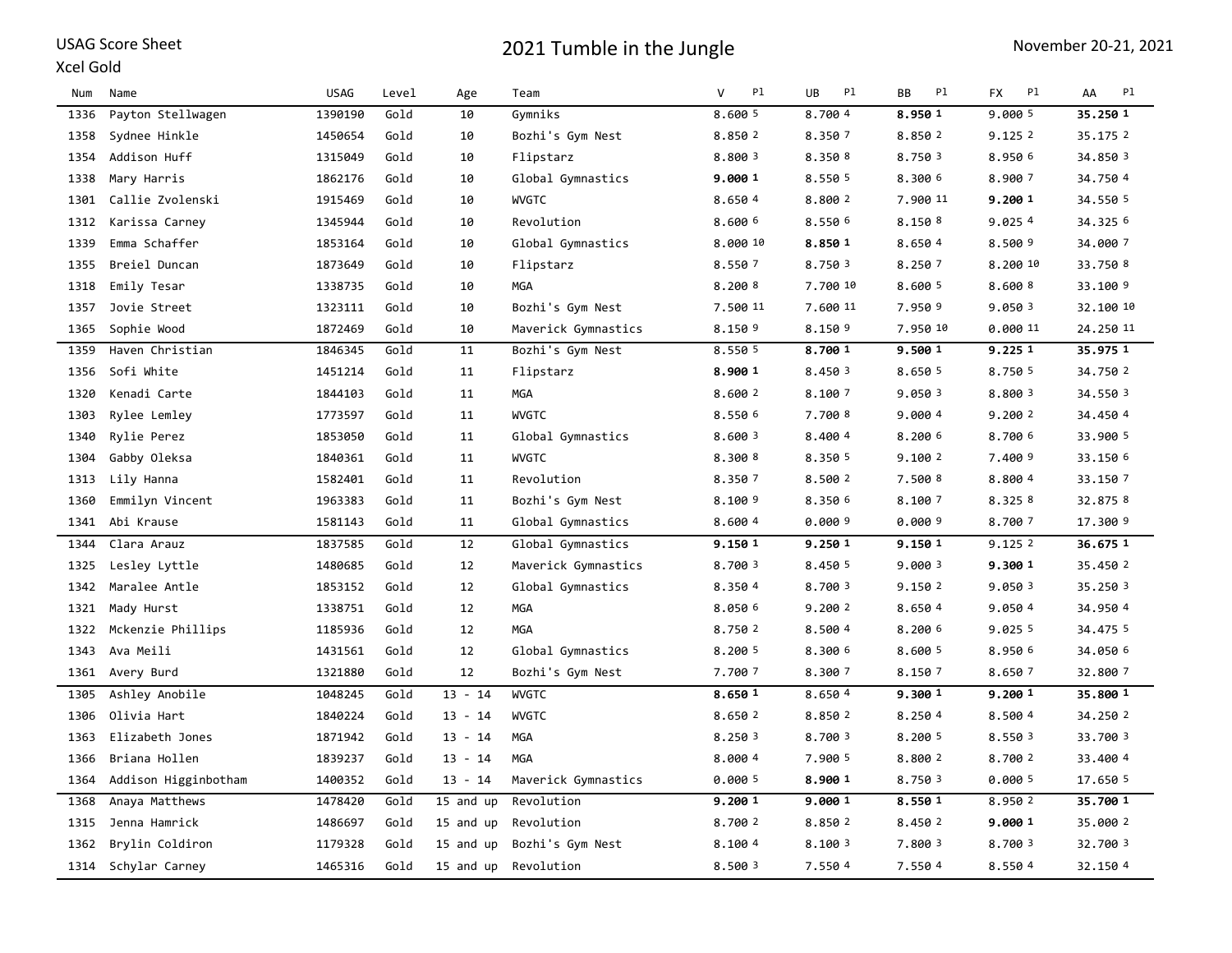Xcel Platinum

| Num  | Name                | USAG    | Level | Age       | Team                        | Pl<br>v | UB<br>Pl | <b>BB</b><br>Pl | <b>FX</b><br>Pl | Pl<br>AA |
|------|---------------------|---------|-------|-----------|-----------------------------|---------|----------|-----------------|-----------------|----------|
| 1410 | Sophia Petts        | 1323128 | Plat  | $11 - 12$ | Bozhi's Gym Nest            | 8.550 3 | 9.100 1  | 9.250 1         | 9.375 1         | 36.275 1 |
| 1412 | Claire Frazier      | 1179344 | Plat  | $11 - 12$ | Bozhi's Gym Nest            | 8.600 1 | 7.150 4  | 8.950 2         | 9.2502          | 33.950 2 |
|      | 1401 Mia Rowan      | 1311278 | Plat  | $11 - 12$ | <b>SEGC</b>                 | 8.600 2 | 7.800 3  | 8.250 3         | 9,000 3         | 33.650 3 |
| 1413 | Emily Bullington    | 1844953 | Plat  | $11 - 12$ | Bozhi's Gym Nest            | 8,400 4 | 8.050 2  | 8.0504          | 8,9004          | 33,4004  |
| 1417 | Caroline Taylor     | 1011632 | Plat  | $13 - 14$ | Maverick Gymnastics         | 8.800 1 | 7.900 3  | 8.600 2         | 8,800 1         | 34.100 1 |
| 1418 | Addison Wilson      | 1325043 | Plat  | $13 - 14$ | Maverick Gymnastics         | 8.500 2 | 8.200 2  | 8.750 1         | 8.650 3         | 34,100 2 |
| 1416 | Jasmine Mace        | 1011607 | Plat  | $13 - 14$ | Maverick Gymnastics         | 8.400 3 | 8.300 1  | 7.8504          | 8.2004          | 32.750 3 |
|      | 1415 America Walls  | 1459425 | Plat  | $13 - 14$ | Bozhi's Gym Nest            | 8.3004  | 7.500 4  | 8.0503          | 8.750 2         | 32.600 4 |
| 1409 | Mia Pittaway        | 1158188 | Plat  | 15 and up | Global Gymnastics           | 8.850 2 | 8.350 2  | 9.400 1         | 9.250 1         | 35.850 1 |
| 1403 | Ashlynn Pipkin      | 1012512 | Plat  | 15 and up | SEGC                        | 8.900 1 | 8.600 1  | 8.500 3         | 8.750 3         | 34.750 2 |
|      | 1408 Piper Mitchell | 1165957 | Plat  |           | 15 and up Global Gymnastics | 8.500 3 | 8.200 3  | 8.850 2         | 9.0252          | 34.575 3 |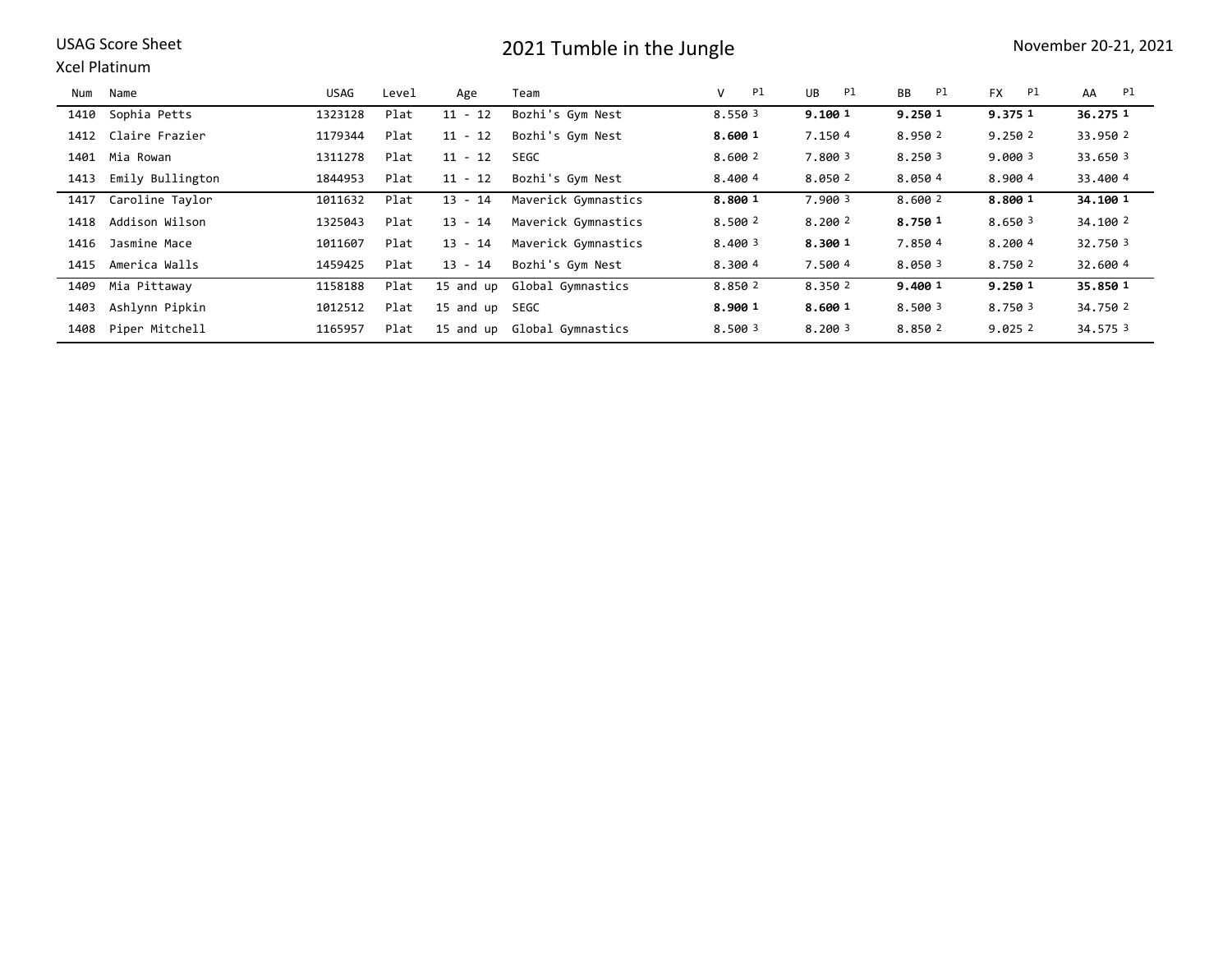### Xcel Diamond

| Num  | Name                 | USAG    | Level | Age            | Team             | V<br>Pl | Pl<br>UB | Pl<br>BB | <b>FX</b><br>Pl | AA<br>Pl |
|------|----------------------|---------|-------|----------------|------------------|---------|----------|----------|-----------------|----------|
| 1507 | Brooklyn Stimpert    | 1853098 | Diam  | $12 - 13$      | Gymniks          | 8.600 2 | 9.300 2  | 8.850 3  | 9.450 1         | 36.200 1 |
| 1504 | Bella Lynch          | 946669  | Diam  | $12 - 13$      | Gymniks          | 8.450 3 | 9.100 3  | 9.300 2  | 9.150 2         | 36.000 2 |
| 1505 | Kalea Phillips       | 946631  | Diam  | $12 - 13$      | Gymniks          | 8.750 1 | 9.350 1  | 8.2504   | 8.775 3         | 35.125 3 |
| 1506 | Nedia Cremeans       | 1034879 | Diam  | $12 - 13$      | Gymniks          | 8.0504  | 7.750 4  | 9.725 1  | 8.1504          | 33.6754  |
| 1508 | Josie Bradley        | 946666  | Diam  | $14 - 15$      | Gymniks          | 8.900 1 | 9.250 2  | 9.400 1  | 8.950 3         | 36.500 1 |
| 1512 | Hailee Holmes        | 638986  | Diam  | $14 - 15$      | Bozhi's Gym Nest | 8.600 3 | 9.350 1  | 8.950 3  | 9.300 1         | 36,200 2 |
| 1511 | Emee Smith           | 1020639 | Diam  | $14 - 15$      | Bozhi's Gym Nest | 8.4004  | 8.950 3  | 9.1502   | 9.1002          | 35.600 3 |
| 1502 | Kaylee Wiant         | 949168  | Diam  | $14 - 15$      | SEGC             | 8.650 2 | 8.400 4  | 8.200 5  | 8.8004          | 34.0504  |
|      | 1513 Alexa Webb      | 950789  | Diam  | 14 - 15        | Bozhi's Gym Nest | 7.800 5 | 8.100 5  | 8.3504   | 8.550 5         | 32.800 5 |
|      | 1514 Sophie Pierzala | 509067  | Diam  | 16 and up      | Bozhi's Gym Nest | 9.150 1 | 9.200 1  | 8.800 2  | 9.525 1         | 36.675 1 |
| 1515 | Alyssa Benton        | 509049  | Diam  | 16 and up      | Bozhi's Gym Nest | 8.350 2 | 9.050 2  | 9.200 1  | 9.3502          | 35.950 2 |
| 1510 | Ryen Keffer          | 522858  | Diam  | 16 and up      | Flipstarz        | 8.100 3 | 8.0504   | 8.5504   | 8.850 3         | 33.550 3 |
| 1503 | Edie McMillion       | 949161  | Diam  | 16 and up SEGC |                  | 0.0004  | 8.400 3  | 8.750 3  | 8.4504          | 25.600 4 |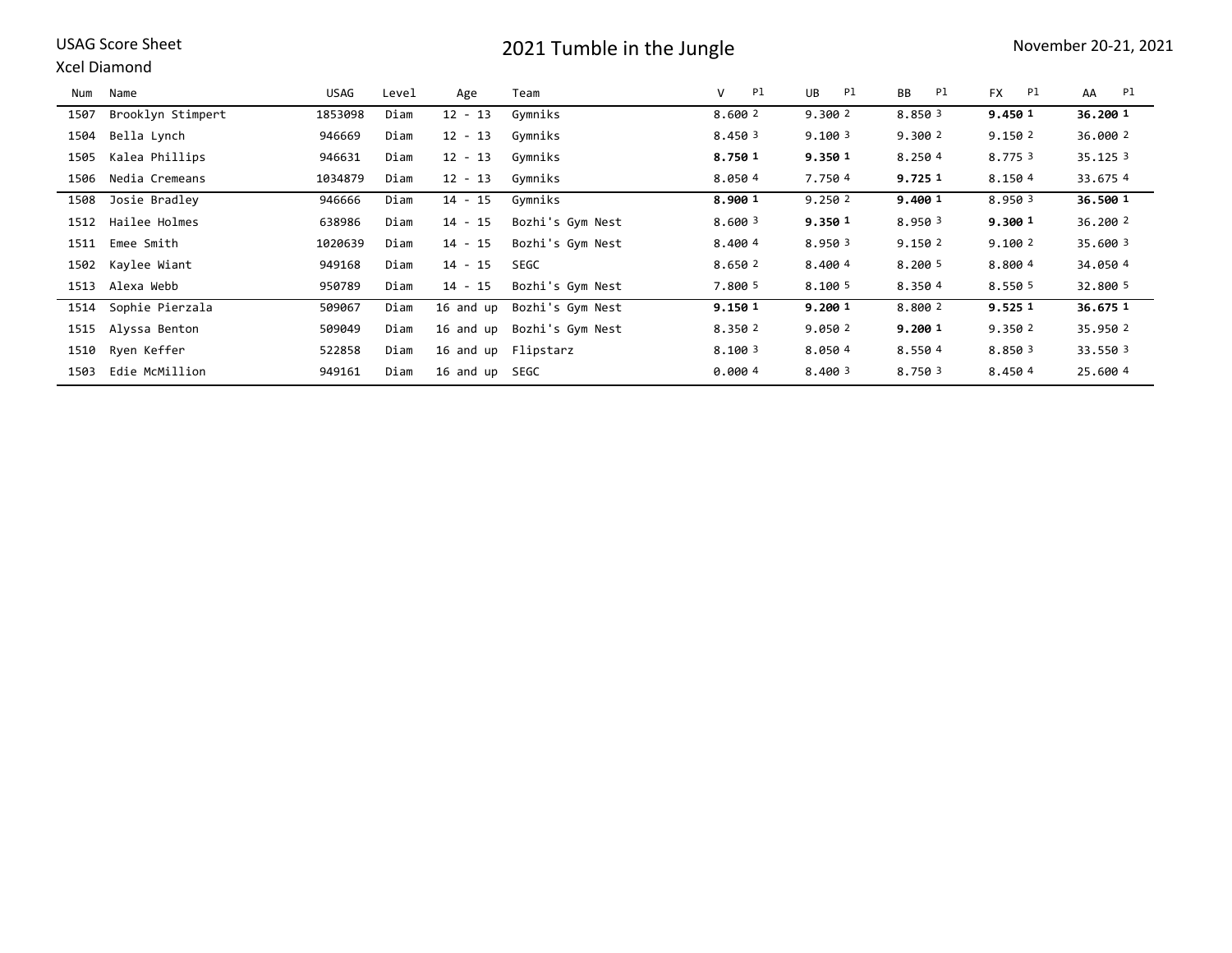| USAG Score Sheet |  |  |
|------------------|--|--|
|------------------|--|--|

#### Level 2

| Num | Name               | USAG     | Level          | Age      | Team                | Pl<br>V | UB<br>Pl | <b>BB</b><br>Pl | <b>FX</b><br>Pl | AA<br>Pl |
|-----|--------------------|----------|----------------|----------|---------------------|---------|----------|-----------------|-----------------|----------|
| 201 | Brynn Snuffer      | 2013267  | 2              | $5 - 7$  | Maverick Gymnastics | 9.500 1 | 9.0502   | 9.000 1         | 8.5504          | 36.100 1 |
| 209 | Jenna Kent         | 2015529  | 2              | $5 - 7$  | Bozhi's Gym Nest    | 8.600 3 | 9.250 1  | 8.600 4         | 8.850 1         | 35.300 2 |
| 202 | Charlie Bridgette  | 2024937  | 2              | $5 - 7$  | Maverick Gymnastics | 8.700 2 | 9.000 3  | 8.850 3         | 8.400 5         | 34.950 3 |
| 208 | Parker Maxwell     | 1965593  | 2              | $5 - 7$  | Bozhi's Gym Nest    | 8.350 5 | 7.950 5  | 9.000 2         | 8.750 3         | 34.0504  |
| 203 | Ahava Stotler      | 2013436  | $\overline{2}$ | $5 - 7$  | Maverick Gymnastics | 8.500 4 | 8.2504   | 7.550 5         | 8.800 2         | 33.100 5 |
| 210 | Lynlee Reyburn     | 2016134  | 2              | 8        | Bozhi's Gym Nest    | 8.150 5 | 9.2002   | 9.200 1         | 8.750 3         | 35.300 1 |
| 204 | Isabella Tavarez   | 2016974  | 2              | 8        | Maverick Gymnastics | 8.750 3 | 8.750 5  | 9.050 2         | 8.7504          | 35.300 2 |
| 205 | Liberty Durst      | 2020734  | 2              | 8        | Maverick Gymnastics | 9.200 1 | 8.050 6  | 8.750 5         | 9.100 1         | 35.100 3 |
| 206 | Gabriella Ellis    | 2016857  | $\overline{2}$ | 8        | Maverick Gymnastics | 8.500 4 | 8.800 4  | 8.8504          | 8.950 2         | 35.100 4 |
| 211 | Harper Scott       | 1963436  | 2              | 8        | Bozhi's Gym Nest    | 8.100 6 | 9.300 1  | 8.900 3         | 8.600 5         | 34,900 5 |
| 214 | Layla Carroll      | 20365523 | 2              | 8        | Bozhi's Gym Nest    | 8.800 2 | 9.050 3  | 8.500 6         | 8.250 6         | 34.600 6 |
| 212 | Finley Clyse       | 1964473  | $\overline{2}$ | 9 and up | Bozhi's Gym Nest    | 9.100 1 | 9.100 1  | 9.400 1         | 8.800 1         | 36,400 1 |
| 213 | Lillie Ray         | 1969078  | $\overline{2}$ | 9 and up | Bozhi's Gym Nest    | 8.400 2 | 9.000 2  | 9.350 2         | 8.150 3         | 34.900 2 |
| 207 | Gabrielle Anderson | 2016322  | 2              | 9 and up | Maverick Gymnastics | 8.350 3 | 6.600 3  | 8.550 3         | 8.300 2         | 31.800 3 |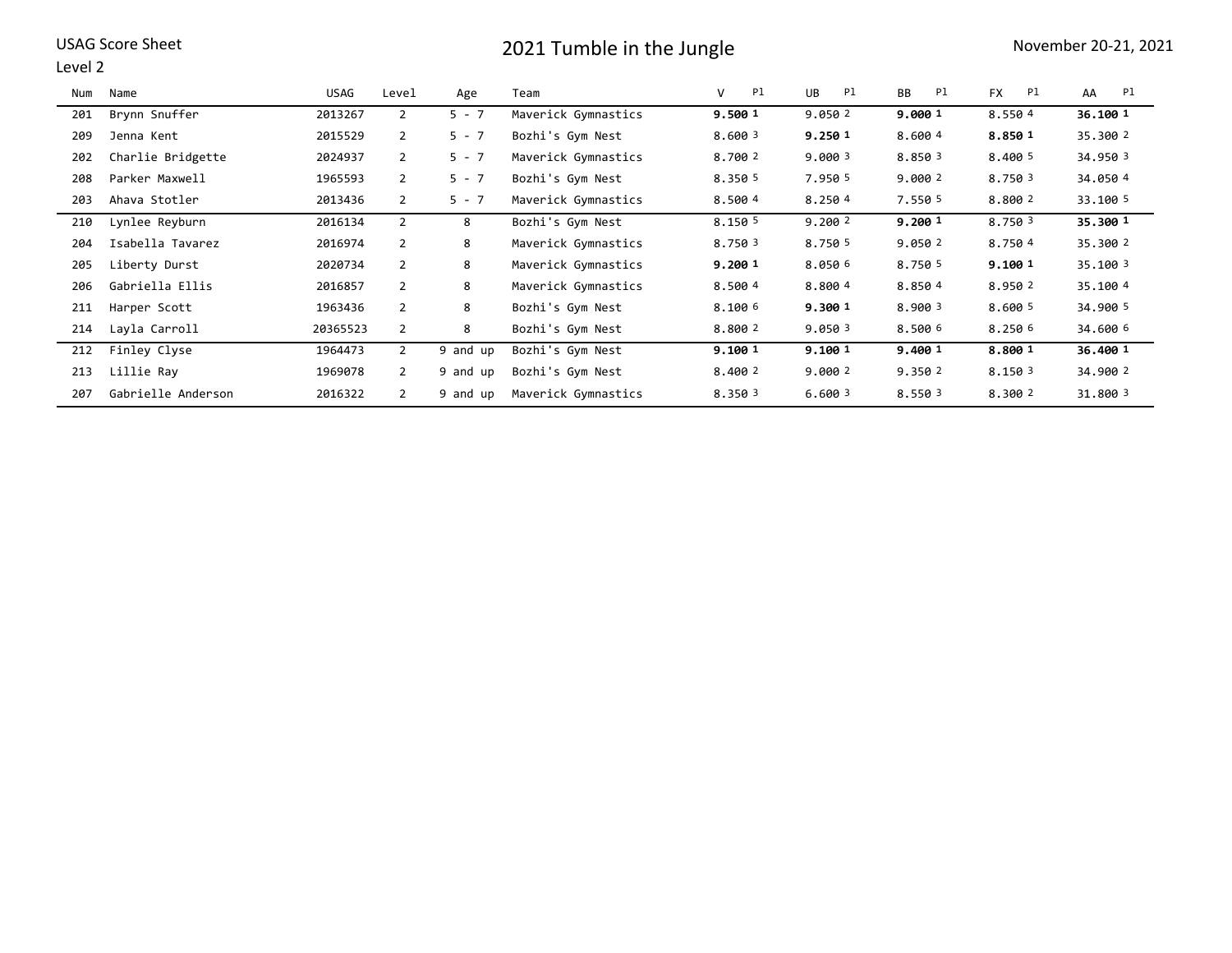| <b>USAG Score Sheet</b> |
|-------------------------|
|-------------------------|

#### Level 3

| Num  | Name                | <b>USAG</b> | Level | Age       | Team                | V<br>Pl | <b>UB</b><br>Pl | Pl<br>BB | <b>FX</b><br>Pl | AA<br>Pl |
|------|---------------------|-------------|-------|-----------|---------------------|---------|-----------------|----------|-----------------|----------|
| 317  | Payson Lowe         | 1934798     | 3     | $6 - 7$   | Bozhi's Gym Nest    | 8.350 1 | 8.000 3         | 8.550 2  | 8.300 1         | 33.200 1 |
| 1281 | Sadie Adkins        | 1946922     | 3     | $6 - 7$   | Bozhi's Gym Nest    | 7.800 3 | 8.600 1         | 8.200 3  | 8.300 2         | 32.900 2 |
| 1283 | Greta Adkins        | 1849946     | 3     | $6 - 7$   | Bozhi's Gym Nest    | 8.050 2 | 7.700 4         | 8.750 1  | 8.300 3         | 32.800 3 |
| 310  | Maddison Richardson | 1936846     | 3     | $6 - 7$   | Maverick Gymnastics | 6.650 4 | 8.600 2         | 6.500 4  | 7.950 4         | 29,700 4 |
| 319  | Amiyah Smith        | 1900913     | 3     | 8         | Bozhi's Gym Nest    | 8.700 1 | 9.000 2         | 9.550 1  | 9.000 2         | 36.250 1 |
| 301  | Hailey Gardinier    | 1861681     | 3     | 8         | <b>SEGC</b>         | 8.450 2 | 9.100 1         | 9.000 2  | 8.875 3         | 35.425 2 |
| 313  | Gracie Blackhurst   | 1891912     | 3     | 8         | Maverick Gymnastics | 8.250 4 | 8.300 4         | 9.000 3  | 8.650 4         | 34.200 3 |
| 318  | Minta Keener        | 1845578     | 3     | 8         | Bozhi's Gym Nest    | 8.000 6 | 8.800 3         | 8.550 5  | 8.150 5         | 33.500 4 |
| 312  | Avery Akers         | 1933150     | 3     | 8         | Maverick Gymnastics | 8.000 7 | 8.300 5         | 8.8504   | 7.750 7         | 32.900 5 |
| 1285 | Lexi Warner         | 1974498     | 3     | 8         | Bozhi's Gym Nest    | 8.300 3 | 8.200 7         | 6.850 8  | 9.400 1         | 32.750 6 |
| 305  | Chloe Leichliter    | 1991179     | 3     | 8         | Mountain Magic      | 8.150 5 | 8.300 6         | 7.650 6  | 7.650 8         | 31.7507  |
| 314  | Eri'Onna Tucker     | 1946992     | 3     | 8         | Maverick Gymnastics | 7.900 8 | 7.850 8         | 7.300 7  | 7.850 6         | 30.900 8 |
| 302  | Emily Caufield      | 1864031     | 3     | 9         | <b>SEGC</b>         | 8.300 3 | 8.750 3         | 9.000 1  | 8.800 1         | 34.850 1 |
| 308  | Rowan Dillon        | 1993200     | 3     | 9         | Mountain Magic      | 8.000 4 | 8.850 1         | 8.600 2  | 8.150 2         | 33.600 2 |
| 306  | Kendall Davis       | 1979325     | 3     | 9         | Mountain Magic      | 8.650 2 | 7.900 4         | 7.8504   | 8.150 3         | 32.550 3 |
| 307  | Reese Commodore     | 1984112     | 3     | 9         | Mountain Magic      | 7.900 5 | 8.850 2         | 7.600 5  | 8.0504          | 32.400 4 |
| 321  | Caroline Feltz      | 2035341     | 3     | 9         | Mountain Magic      | 9.100 1 | 7.000 5         | 8.050 3  | 8.050 5         | 32.200 5 |
| 320  | Amelia Townsend     | 1853641     | 3     | $10 - 11$ | Bozhi's Gym Nest    | 8.800 2 | 8.400 1         | 8.450 2  | 9.225 1         | 34.875 1 |
| 316  | MaKayla Hodges      | 2017280     | 3     | $10 - 11$ | Maverick Gymnastics | 9.000 1 | 7.650 2         | 8.250 3  | 7.950 3         | 32.850 2 |
| 309  | Annabelle Kennedy   | 1978146     | 3     | $10 - 11$ | Mountain Magic      | 8.000 3 | 7.150 3         | 8.600 1  | 8.000 2         | 31.750 3 |
| 303  | McKenna Wickline    | 1861243     | 3     | 12 and up | SEGC                | 8.350 1 | 9.500 1         | 9.150 1  | 9.000 1         | 36,000 1 |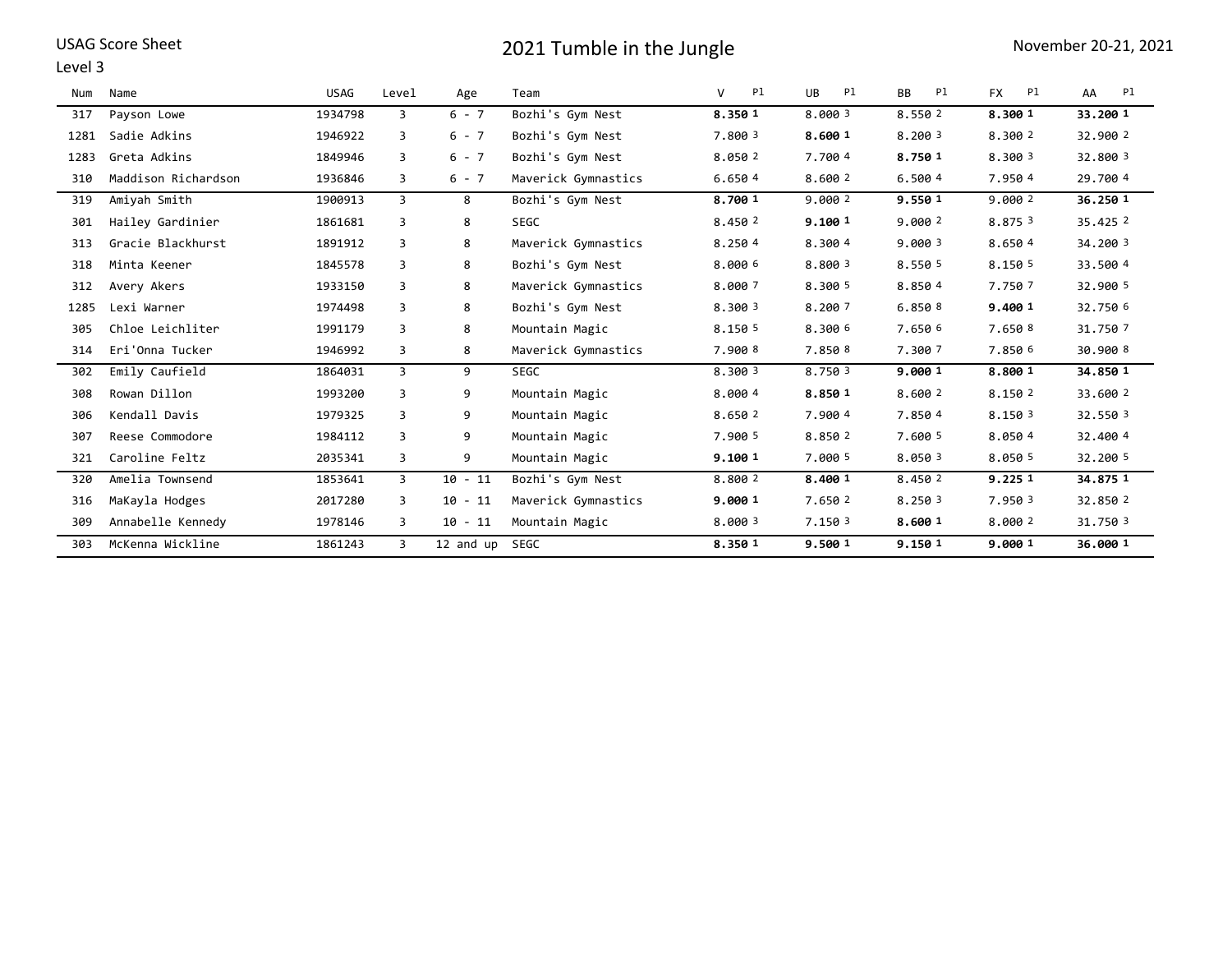### Level 4

| Num | Name               | USAG    | Level          | Age       | Team                | P1<br>v | P1<br>UB | P1<br>BB | P1<br><b>FX</b> | Pl<br>AA |
|-----|--------------------|---------|----------------|-----------|---------------------|---------|----------|----------|-----------------|----------|
| 403 | Khloe Kinser       | 1503768 | 4              | $7 - 9$   | Revolution          | 8.650 1 | 8.650 1  | 8.700 5  | 9.200 1         | 35.200 1 |
| 402 | Charleigh Blaker   | 1465308 | 4              | $7 - 9$   | Revolution          | 8.500 2 | 8.500 3  | 9.250 1  | 8.850 2         | 35.100 2 |
| 406 | Serena Williams    | 1921655 | 4              | $7 - 9$   | Mountain Magic      | 8,000 3 | 8.1004   | 8,900 3  | 8.450 3         | 33,450 3 |
| 401 | Camryn Cumberledge | 1478664 | 4              | $7 - 9$   | Revolution          | 7.900 4 | 8.650 2  | 8.7504   | 8.0004          | 33.300 4 |
| 407 | Lily Harvey        | 1924717 | 4              | $7 - 9$   | Mountain Magic      | 7.550 5 | 8.100 5  | 9.100 2  | 7.950 5         | 32.700 5 |
| 405 | Braelynn Vance     | 1773181 | 4              | 10        | Revolution          | 9.200 1 | 8.550 2  | 9.300 1  | 9.100 1         | 36.150 1 |
| 404 | Morgan Miller      | 1580646 | $\overline{4}$ | 10        | Revolution          | 8.000 2 | 8.650 1  | 8.550 2  | 8.750 2         | 33.950 2 |
| 410 | Cortlyndt Maupin   | 1946836 | 4              | 11 and up | Maverick Gymnastics | 7.500 2 | 9.150 1  | 8.600 2  | 8.800 1         | 34.050 1 |
| 408 | Edie Chaddock      | 1857208 | 4              | 11 and up | Mountain Magic      | 8.000 1 | 8.250 2  | 9,400 1  | 8.150 2         | 33.800 2 |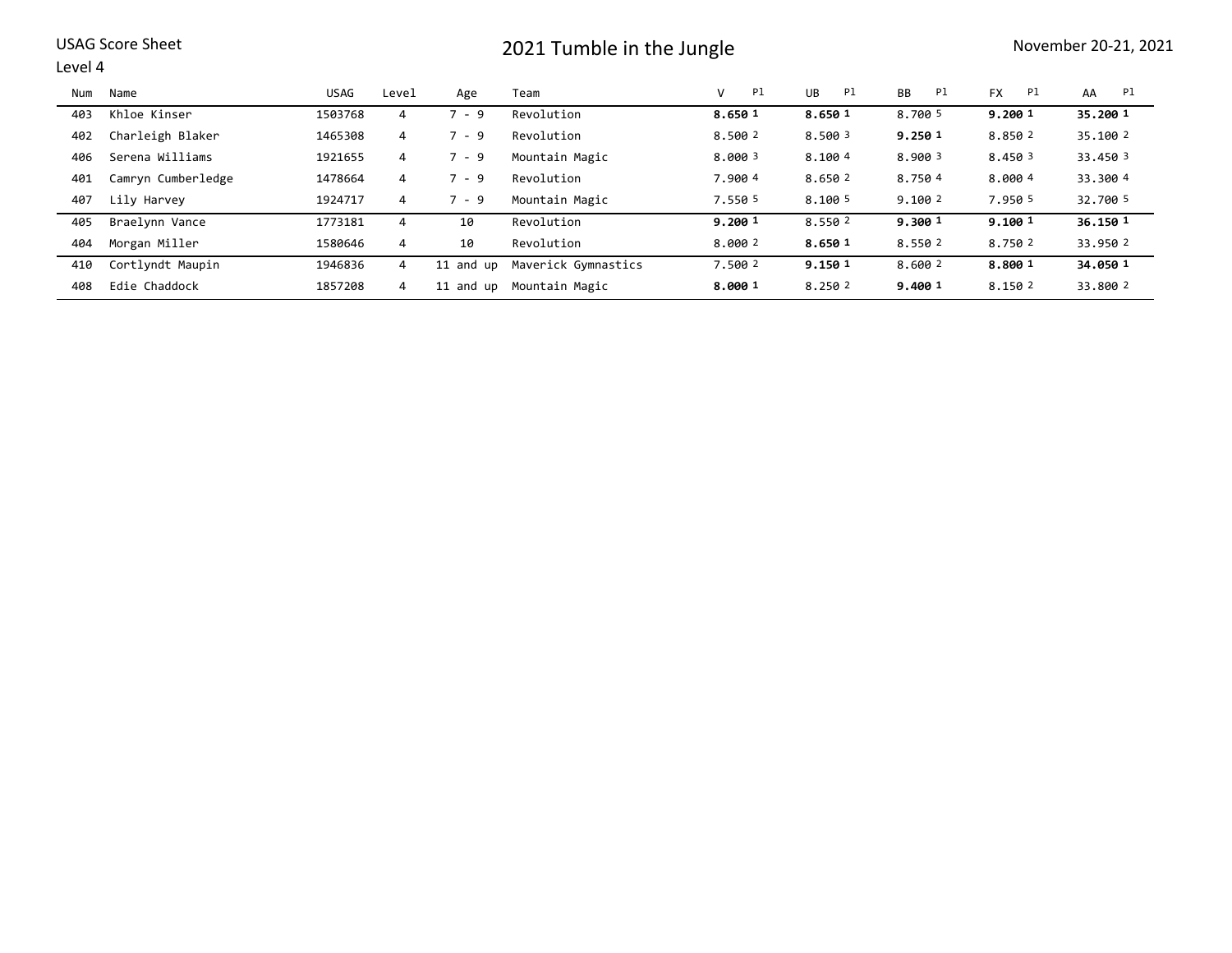#### Level 5

| Num | Name            | USAG    | Level | Age       | Team           | Pl<br>V | Pl<br>UB | Pl<br><b>BB</b> | P1<br><b>FX</b> | Pl<br>AA |
|-----|-----------------|---------|-------|-----------|----------------|---------|----------|-----------------|-----------------|----------|
| 501 | Jalynn Ferrell  | 1465615 | 5.    | $7 - 9$   | Revolution     | 8.500 2 | 8.750 2  | 9.350 1         | 9.400 1         | 36.000 1 |
| 509 | Chandler Urse   | 1450759 | 5     | $7 - 9$   | Mountain Magic | 9.000 1 | 8.850 1  | 8.600 3         | 8.2004          | 34.650 2 |
| 507 | Lily Hayes      | 1393492 | 5     | $7 - 9$   | <b>MGA</b>     | 8.3004  | 8.500 3  | 8,900 2         | 8.550 3         | 34.250 3 |
| 502 | Addison Kennedy | 1323123 | 5.    | $7 - 9$   | Revolution     | 8.500 3 | 7.2004   | 8,400 5         | 8.850 2         | 32.9504  |
| 503 | Sadie Chrest    | 1327771 | 5     | $7 - 9$   | Revolution     | 8.2005  | 6.500 5  | 8.4504          | 7.150 5         | 30.300 5 |
| 504 | Ava Cobb        | 1323121 | 5.    | $10 - 11$ | Revolution     | 8.250 5 | 8.400 2  | 9.150 1         | 8.650 2         | 34,450 1 |
| 510 | Lyla Harbert    | 1451476 | 5     | $10 - 11$ | Mountain Magic | 9.000 2 | 7.7504   | 8.800 2         | 8.550 3         | 34.100 2 |
| 512 | Kaylen Wiley    | 1916021 | 5     | $10 - 11$ | Mountain Magic | 8.850 3 | 7.900 3  | 8.250 5         | 9.000 1         | 34,000 3 |
| 511 | Leeya Lear      | 1458786 | 5     | $10 - 11$ | Mountain Magic | 8.5504  | 8.850 1  | 8,600 3         | 7.0006          | 33,000 4 |
| 506 | Maliah Haston   | 1323117 | 5.    | $10 - 11$ | Revolution     | 9.350 1 | 7.350 5  | 7.600 6         | 8.350 5         | 32.650 5 |
| 505 | Natalie Craig   | 1347742 | 5.    | $10 - 11$ | Revolution     | 7.800 6 | 5.500 6  | 8.5504          | 8.4004          | 30.250 6 |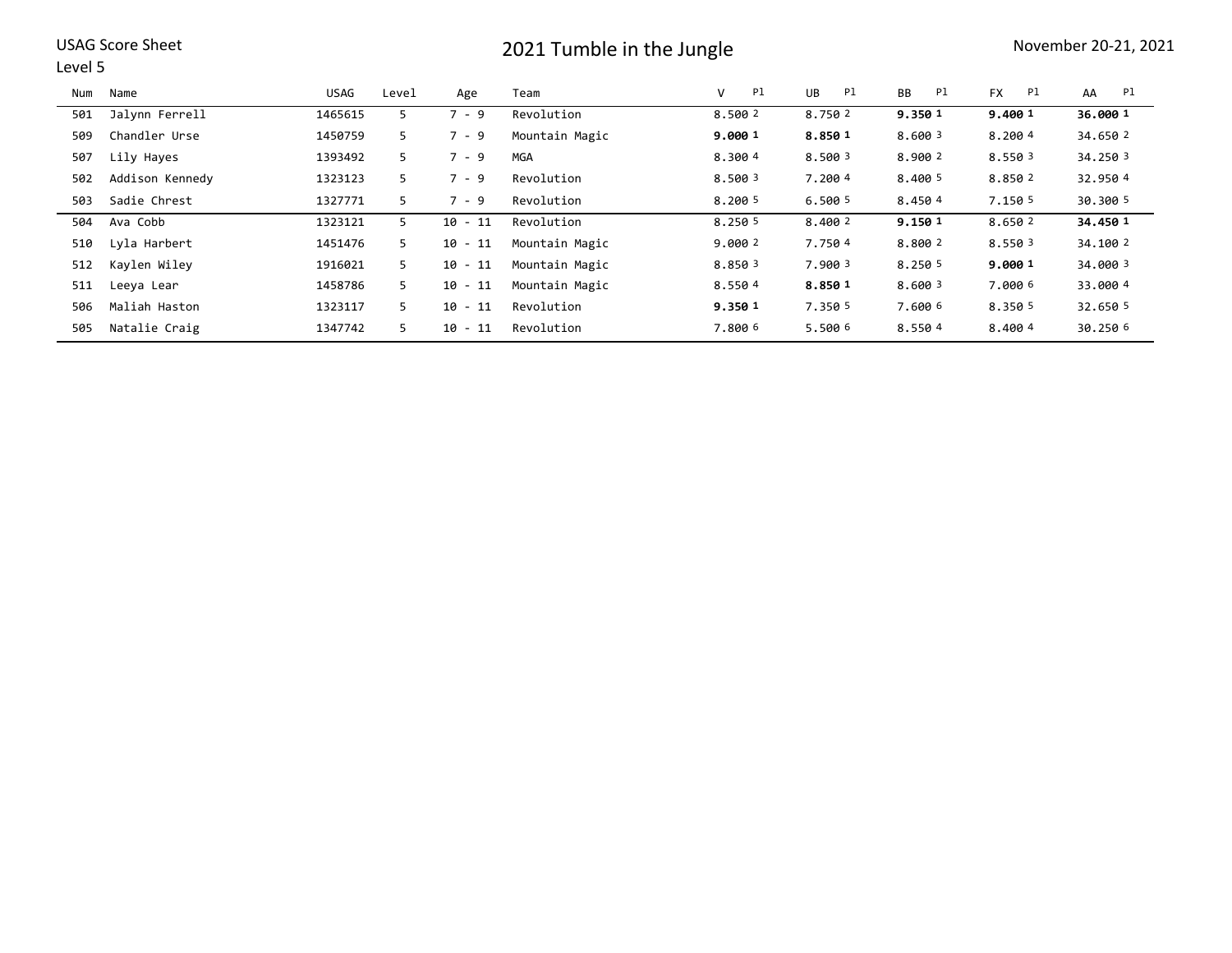|  |  | <b>USAG Score Sheet</b> |
|--|--|-------------------------|
|--|--|-------------------------|

#### Level 6

| Num | Name               | <b>USAG</b> | Level | Age       | Team              | P1<br>V | UB<br>Pl | BB<br>P1 | P1<br><b>FX</b> | Pl<br>AA |
|-----|--------------------|-------------|-------|-----------|-------------------|---------|----------|----------|-----------------|----------|
| 613 | Avery Null         | 1391292     | 6     | $7 - 9$   | Gymniks           | 8.850 1 | 9.1002   | 9.2003   | 9.2253          | 36.375 1 |
| 617 | Annebelle Moore    | 1389628     | 6     | $7 - 9$   | Gymniks           | 8.450 2 | 8.350 5  | 9.450 2  | 9.600 1         | 35.850 2 |
| 637 | Juliana Kellar     | 1448232     | 6     | $7 - 9$   | Bozhi's Gym Nest  | 8.300 6 | 8.650 4  | 9.500 1  | 9.150 4         | 35.600 3 |
| 636 | Makenzie Chastain  | 1456467     | 6     | $7 - 9$   | Bozhi's Gym Nest  | 8.250 7 | 9.150 1  | 8.800 6  | 9.350 2         | 35.550 4 |
| 616 | Quinn Wilson       | 1415073     | 6     | $7 - 9$   | Gymniks           | 8.400 4 | 8.800 3  | 7.950 7  | 9.100 5         | 34.250 5 |
| 627 | Jalliyah Stephens  | 1413289     | 6     | $7 - 9$   | Excel Gymnastics  | 8.450 3 | 8.000 6  | 8.8504   | 8.700 7         | 34.000 6 |
| 614 | Ella Duskey        | 1298433     | 6     | $7 - 9$   | Gymniks           | 8.400 5 | 6.500 7  | 8.850 5  | 9.050 6         | 32.800 7 |
| 602 | Emmalin Mick       | 1323113     | 6     | 10        | Revolution        | 8.650 3 | 8.900 1  | 9.450 2  | 9.350 2         | 36.350 1 |
| 640 | Emma Sharp         | 1873157     | 6     | 10        | <b>MGA</b>        | 8.500 8 | 8.750 2  | 9.600 1  | 8.950 9         | 35.800 2 |
| 601 | Aubrey Kinkade     | 1242437     | 6     | 10        | Revolution        | 8.850 2 | 8.700 4  | 9.050 5  | 9.175 6         | 35.775 3 |
| 618 | Brilynn Lester     | 1078081     | 6     | 10        | Gymniks           | 8.350 9 | 8.750 3  | 9.2003   | 9.000 8         | 35.300 4 |
| 603 | Kinsley Coleman    | 1242441     | 6     | 10        | Revolution        | 9.300 1 | 8.000 7  | 8.350 9  | 9.600 1         | 35.250 5 |
| 607 | Marley Clutter     | 1454242     | 6     | 10        | Mountain Magic    | 8.600 5 | 8.500 5  | 8.800 7  | 9.175 7         | 35.075 6 |
| 621 | Lydia Snyder       | 1078040     | 6     | 10        | Global Gymnastics | 8.550 6 | 7.900 8  | 9.2004   | 9.2254          | 34.8757  |
| 619 | Ella Way           | 1078071     | 6     | 10        | Gymniks           | 8.650 4 | 8.300 6  | 8.450 8  | 9.300 3         | 34.700 8 |
| 628 | Sylvia Monohan     | 1309071     | 6     | 10        | Excel Gymnastics  | 8.550 7 | 7.850 9  | 9.000 6  | 9.2255          | 34.625 9 |
| 604 | Jaida Winter       | 1309320     | 6     | 11        | Revolution        | 9.050 2 | 8.700 2  | 8.900 3  | 9.450 1         | 36.100 1 |
| 629 | Jalia Glover       | 1576648     | 6     | 11        | Excel Gymnastics  | 8.800 4 | 8.550 5  | 9.100 2  | 9.150 5         | 35.600 2 |
| 609 | Brooke Naternicola | 1449843     | 6     | 11        | Mountain Magic    | 8.900 3 | 8.700 3  | 8.7504   | 9.175 4         | 35.525 3 |
| 622 | Jordan Short       | 1410336     | 6     | 11        | Global Gymnastics | 8.450 6 | 8.300 6  | 9.650 1  | 8.800 7         | 35.200 4 |
| 610 | Kierstyn Bach      | 1275385     | 6     | 11        | Mountain Magic    | 9.150 1 | 8.600 4  | 7.550 8  | 9.375 3         | 34.675 5 |
| 620 | Gracyn Lynn        | 995825      | 6     | 11        | Gymniks           | 8.250 7 | 8.900 1  | 8.1507   | 9.050 6         | 34.350 6 |
| 608 | Addy Barnes        | 1275393     | 6     | 11        | Mountain Magic    | 8.100 8 | 7.250 7  | 8.350 6  | 9.4252          | 33.1257  |
| 623 | Amina Patterson    | 1431655     | 6     | 11        | Global Gymnastics | 8.600 5 | 0.000 8  | 8.750 5  | 8.650 8         | 26.000 8 |
| 606 | Peyton Aurelio     | 1035913     | 6     | 12        | Revolution        | 9.000 2 | 7.900 5  | 9.200 1  | 9.475 2         | 35.575 1 |
| 638 | Holly Hopkins      | 1242857     | 6     | 12        | Bozhi's Gym Nest  | 9.150 1 | 8.350 1  | 8.0004   | 9.300 3         | 34.800 2 |
| 630 | Hadley West        | 1136497     | 6     | 12        | Excel Gymnastics  | 8.750 3 | 8.150 3  | 8.900 2  | 9.000 5         | 34.800 3 |
| 611 | Aubrey Swihart     | 1449754     | 6     | 12        | Mountain Magic    | 8.400 4 | 8.000 4  | 8.000 5  | 9.2504          | 33.650 4 |
| 612 | Kailey Lueken      | 1495977     | 6     | 12        | Mountain Magic    | 7.700 6 | 8.200 2  | 7.900 6  | 9.775 1         | 33.575 5 |
| 639 | McKenna Brigmon    | 1107345     | 6     | 12        | Excel Gymnastics  | 8.100 5 | 7.800 6  | 8.200 3  | 8.775 6         | 32.875 6 |
| 631 | Chandler Vaughn    | 1574731     | 6     | 13        | Excel Gymnastics  | 8.900 2 | 8.350 1  | 9.150 1  | 8.950 1         | 35.350 1 |
| 624 | Christiana Stover  | 978161      | 6     | 13        | Global Gymnastics | 9.000 1 | 8.150 2  | 8.600 2  | 8.775 2         | 34.525 2 |
| 632 | Ally Foley         | 1107323     | 6     | 13        | Excel Gymnastics  | 8.150 3 | 8.100 3  | 8.550 3  | 8.475 3         | 33.275 3 |
| 634 | Brylee Ball        | 1574864     | 6     | 14 and up | Excel Gymnastics  | 8.600 3 | 8.350 1  | 8.700 2  | 9.350 1         | 35.000 1 |
| 626 | Mahi Winch         | 1432711     | 6     | 14 and up | Global Gymnastics | 8.650 2 | 7.450 3  | 8.750 1  | 9.100 2         | 33.950 2 |
| 635 | Abby Traylor       | 1275442     | 6     | 14 and up | Excel Gymnastics  | 8.700 1 | 8.050 2  | 8.150 3  | 8.825 3         | 33.725 3 |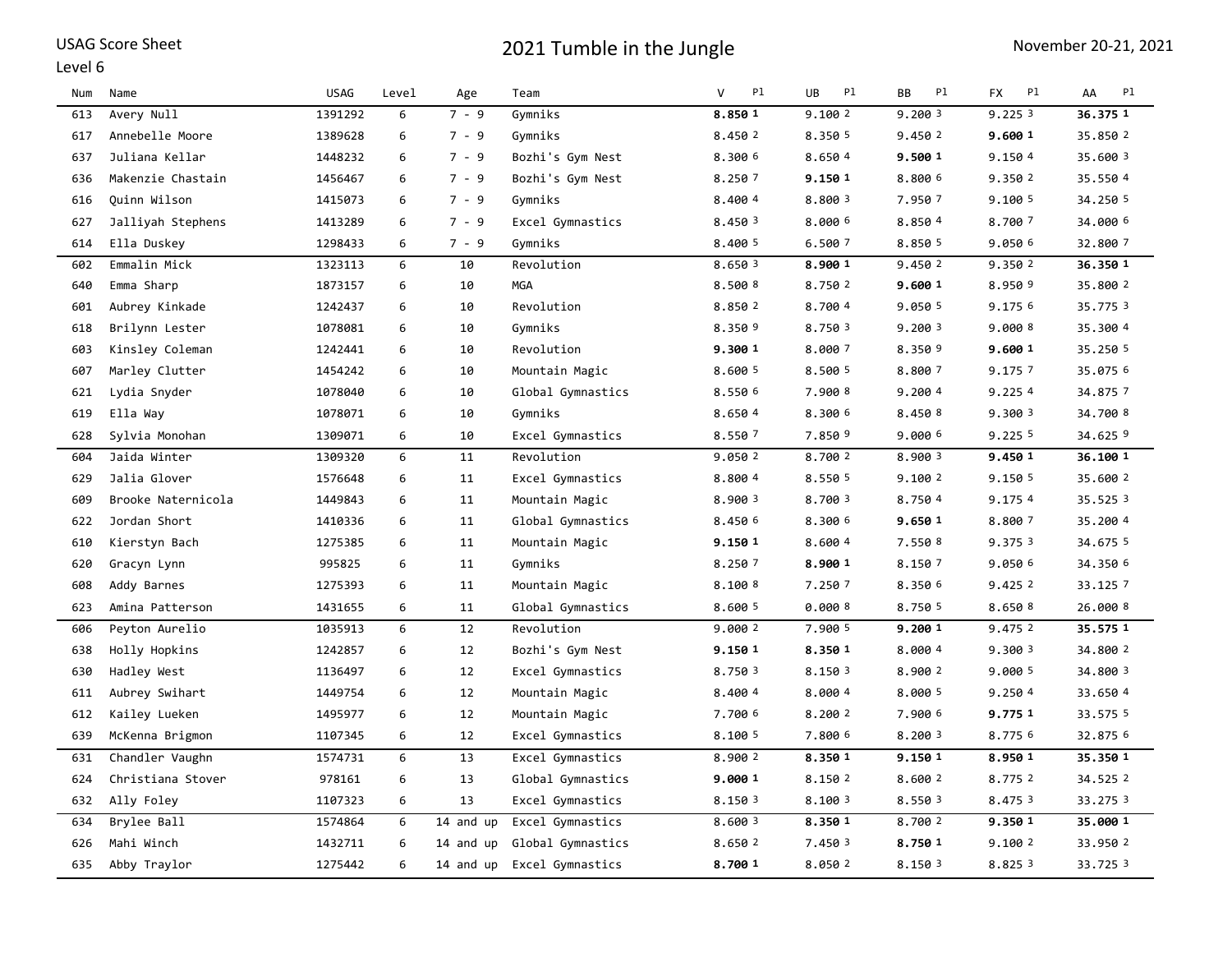### Level 7

| Num | Name                | <b>USAG</b> | Level          | Age       | Team                | v<br>Pl | Pl<br>UB. | Pl<br>BB | P1<br><b>FX</b> | Pl<br>AA |
|-----|---------------------|-------------|----------------|-----------|---------------------|---------|-----------|----------|-----------------|----------|
| 718 | Stella Morgan       | 1420841     | 7              | $9 - 10$  | Excel Gymnastics    | 8.700 2 | 9.1003    | 9.400 2  | 9.7501          | 36.950 1 |
| 701 | Ella Hatfield       | 1304733     | $\overline{7}$ | $9 - 10$  | Revolution          | 8.150 5 | 9.350 1   | 9.600 1  | 8.950 6         | 36.050 2 |
| 708 | Kailynn Edwards     | 1325067     | $\overline{7}$ | $9 - 10$  | Maverick Gymnastics | 9.050 1 | 8.400 5   | 8.7504   | 9.075 5         | 35.275 3 |
| 719 | Natalya Nafee       | 1421741     | $\overline{7}$ | $9 - 10$  | Excel Gymnastics    | 8.4004  | 8.7504    | 8.200 6  | 9.275 3         | 34.625 4 |
| 720 | Riley Hubbs         | 1572823     | $7^{\circ}$    | $9 - 10$  | Excel Gymnastics    | 8.000 6 | 8.350 6   | 8.600 5  | 9.175 4         | 34.125 5 |
| 733 | Jovee Hughes        | 1298423     | $\overline{7}$ | $9 - 10$  | Gymniks             | 8.500 3 | 8.100 7   | 7.700 7  | 9.375 2         | 33.675 6 |
| 702 | Elise Bailey        | 1330115     | $7^{\circ}$    | $9 - 10$  | Revolution          | 0.000 7 | 9.150 2   | 9.300 3  | 0.000 7         | 18.450 7 |
| 713 | Loretta Laraba      | 1193020     | $\overline{7}$ | 11        | Flipstarz           | 8.100 3 | 8.850 1   | 9.200 1  | 9.350 1         | 35.500 1 |
| 714 | Peighton Elkins     | 1315061     | 7              | 11        | Flipstarz           | 8.750 1 | 8.700 2   | 8.900 2  | 9.100 2         | 35.450 2 |
| 709 | Rowan Wilbur        | 1326809     | $\overline{7}$ | 11        | Maverick Gymnastics | 8.550 2 | 8.000 3   | 8.600 3  | 8.550 3         | 33.700 3 |
| 711 | Lucy Cartwright     | 1390145     | $\overline{7}$ | 12        | Gymniks             | 8.650 4 | 9.000 1   | 9.350 2  | 9.525 1         | 36.525 1 |
| 712 | Blair Burnfield     | 1393184     | $\overline{7}$ | 12        | Gymniks             | 9.000 2 | 7.350 5   | 9.500 1  | 9.500 2         | 35.350 2 |
| 704 | Kinleigh Woodman    | 1093829     | $\overline{7}$ | 12        | Mountain Magic      | 8.750 3 | 8.300 2   | 8.800 4  | 9.350 3         | 35.200 3 |
| 715 | Cambell Stacy       | 1009937     | $7^{\circ}$    | 12        | Flipstarz           | 8.650 5 | 8.250 3   | 9.300 3  | 8.000 5         | 34.2004  |
| 703 | Avery French        | 1035915     | $\overline{7}$ | 12        | Revolution          | 9.100 1 | 7.250 6   | 8.700 5  | 8.575 4         | 33.625 5 |
| 722 | Claira McIntyre     | 1136428     | $\overline{7}$ | 12        | Excel Gymnastics    | 0.000 6 | 7.950 4   | 0.000 6  | 0.0006          | 7.950 6  |
| 707 | Channing Gillum     | 1343337     | $\overline{7}$ | 13        | Mountain Magic      | 9.100 1 | 8.750 3   | 8.700 4  | 9.500 2         | 36.050 1 |
| 710 | Ricky Thompson      | 935529      | $\overline{7}$ | 13        | Maverick Gymnastics | 8.600 3 | 8.550 5   | 9.450 1  | 9.1254          | 35.725 2 |
| 723 | Abby Miller         | 1107250     | $\overline{7}$ | 13        | Excel Gymnastics    | 8.500 5 | 8.600 4   | 8.800 3  | 9.675 1         | 35.575 3 |
| 706 | Skye Gerkin         | 1452184     | 7              | 13        | Mountain Magic      | 8.850 2 | 9.100 1   | 8.450 7  | 9.100 5         | 35.500 4 |
| 705 | Ella Harvey         | 1316986     | $7^{\circ}$    | 13        | Mountain Magic      | 8.150 6 | 9.000 2   | 8.550 6  | 9.2503          | 34.950 5 |
| 724 | Amarie Coleman      | 1309076     | $\overline{7}$ | 13        | Excel Gymnastics    | 8.550 4 | 7.350 7   | 8.900 2  | 9.050 6         | 33.850 6 |
| 726 | Anna Kate Pingleton | 1277309     | $7^{\circ}$    | 13        | Excel Gymnastics    | 8.100 7 | 8.250 6   | 8.700 5  | 8.425 7         | 33.475 7 |
| 732 | Grace Boone         | 995836      | $\overline{7}$ | 14 and up | Gymniks             | 8.850 1 | 8.700 1   | 9.700 1  | 9.450 1         | 36.700 1 |
| 731 | Abigail Murphy      | 567268      | 7              | 14 and up | Gymniks             | 8.800 2 | 8.650 2   | 9.600 2  | 9.050 2         | 36.100 2 |
| 729 | Taryn McGuire       | 1277316     | 7              | 14 and up | Excel Gymnastics    | 8.450 4 | 8.050 3   | 8.800 3  | 8.950 3         | 34.250 3 |
| 728 | Addie Simpson       | 995577      | 7              | 14 and up | Excel Gymnastics    | 8.700 3 | 7.550 4   | 8.300 4  | 8.675 4         | 33.2254  |
| 727 | Alexandria Wilcox   | 995446      | 7              | 14 and up | Excel Gymnastics    | 8.450 5 | 6.700 5   | 8.300 5  | 8.325 5         | 31.775 5 |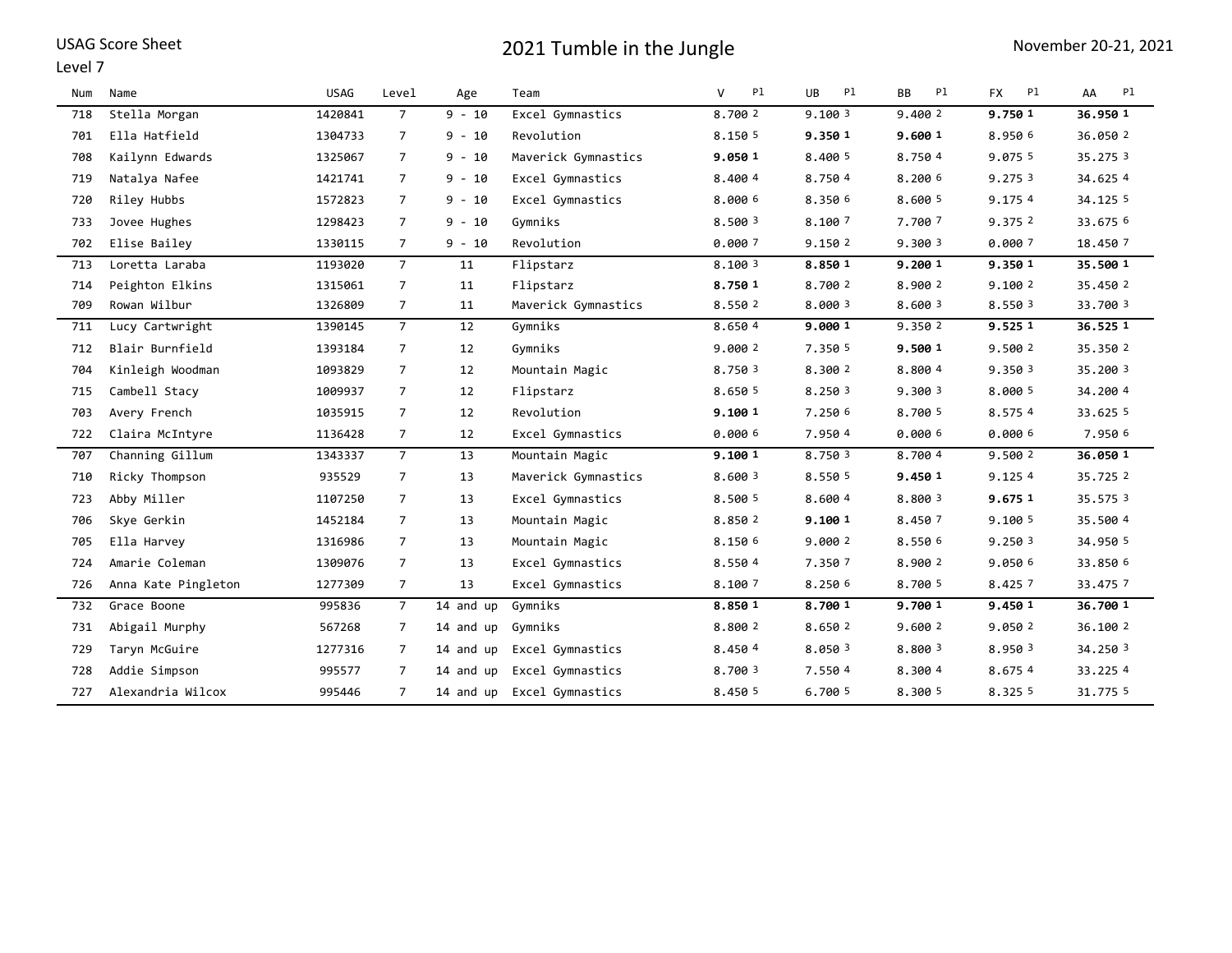### Level 8

| Num | Name               | USAG    | Level | Age       | Team                | Pl<br>v | <b>UB</b><br>Pl | <b>BB</b><br>Pl | <b>FX</b><br>Pl | AA<br>Pl |
|-----|--------------------|---------|-------|-----------|---------------------|---------|-----------------|-----------------|-----------------|----------|
| 804 | Rylee Payne        | 1130914 | 8     | $11 - 12$ | Revolution          | 8.200 2 | 8.900 2         | 9.250 1         | 9.150 3         | 35.500 1 |
| 816 | Breanna Crouse     | 1009935 | 8     | $11 - 12$ | Flipstarz           | 7.900 4 | 8.350 4         | 8.650 3         | 9.000 4         | 33.900 2 |
| 802 | Chloe Oaks         | 1242433 | 8     | $11 - 12$ | Revolution          | 8.050 3 | 9.225 1         | 8.500 4         | 7.300 6         | 33.075 3 |
| 803 | Sunshine Stringer  | 979110  | 8     | $11 - 12$ | Revolution          | 8.950 1 | 0.000 6         | 9.200 2         | 9.350 1         | 27.500 4 |
| 814 | Lucy Ward          | 1020643 | 8     | $11 - 12$ | Bozhi's Gym Nest    | 0.000 5 | 8.000 5         | 8.150 5         | 9.2252          | 25.375 5 |
| 818 | Lainey Massey      | 1020631 | 8     | $11 - 12$ | Bozhi's Gym Nest    | 0.000 6 | 8.550 3         | 7.700 6         | 8.900 5         | 25.150 6 |
| 815 | Finley Blankenship | 645830  | 8     | 13        | Bozhi's Gym Nest    | 9.200 1 | 9.000 1         | 9.350 2         | 9.400 1         | 36.950 1 |
| 808 | Camryn Hindman     | 983501  | 8     | 13        | Maverick Gymnastics | 9.200 2 | 8.200 5         | 9.050 3         | 9.1753          | 35.625 2 |
| 807 | Jordin McClung     | 633419  | 8     | 13        | Maverick Gymnastics | 7.900 4 | 8.400 4         | 9.450 1         | 8.650 5         | 34,400 3 |
| 806 | Markley White      | 970070  | 8     | 13        | Mountain Magic      | 8.000 3 | 8.450 3         | 8.7504          | 9.200 2         | 34,400 4 |
| 805 | Aniston Hazuka     | 941850  | 8     | 13        | Mountain Magic      | 7.900 5 | 8.700 2         | 0.000 5         | 8.9504          | 25.550 5 |
| 801 | Brenna Witt        | 949178  | 8     | $14 - 15$ | <b>SEGC</b>         | 8.800 1 | 8.050 3         | 9.350 2         | 9.300 1         | 35.500 1 |
| 812 | Lilli Honaker      | 568612  | 8     | $14 - 15$ | Flipstarz           | 7.800 4 | 8.600 1         | 9.2503          | 8.750 3         | 34,400 2 |
| 813 | Morgan Webb        | 568622  | 8     | $14 - 15$ | Flipstarz           | 8.200 2 | 7.650 4         | 9.450 1         | 8.950 2         | 34.250 3 |
| 817 | Jaylen Keller      | 1188156 | 8     | $14 - 15$ | Flipstarz           | 7.850 3 | 8.350 2         | 9.0504          | 7.4254          | 32.6754  |
| 809 | Shannon Rogers     | 633430  | 8     | 16 and up | Maverick Gymnastics | 7.550 1 | 8.150 1         | 8.450 1         | 8.900 1         | 33.050 1 |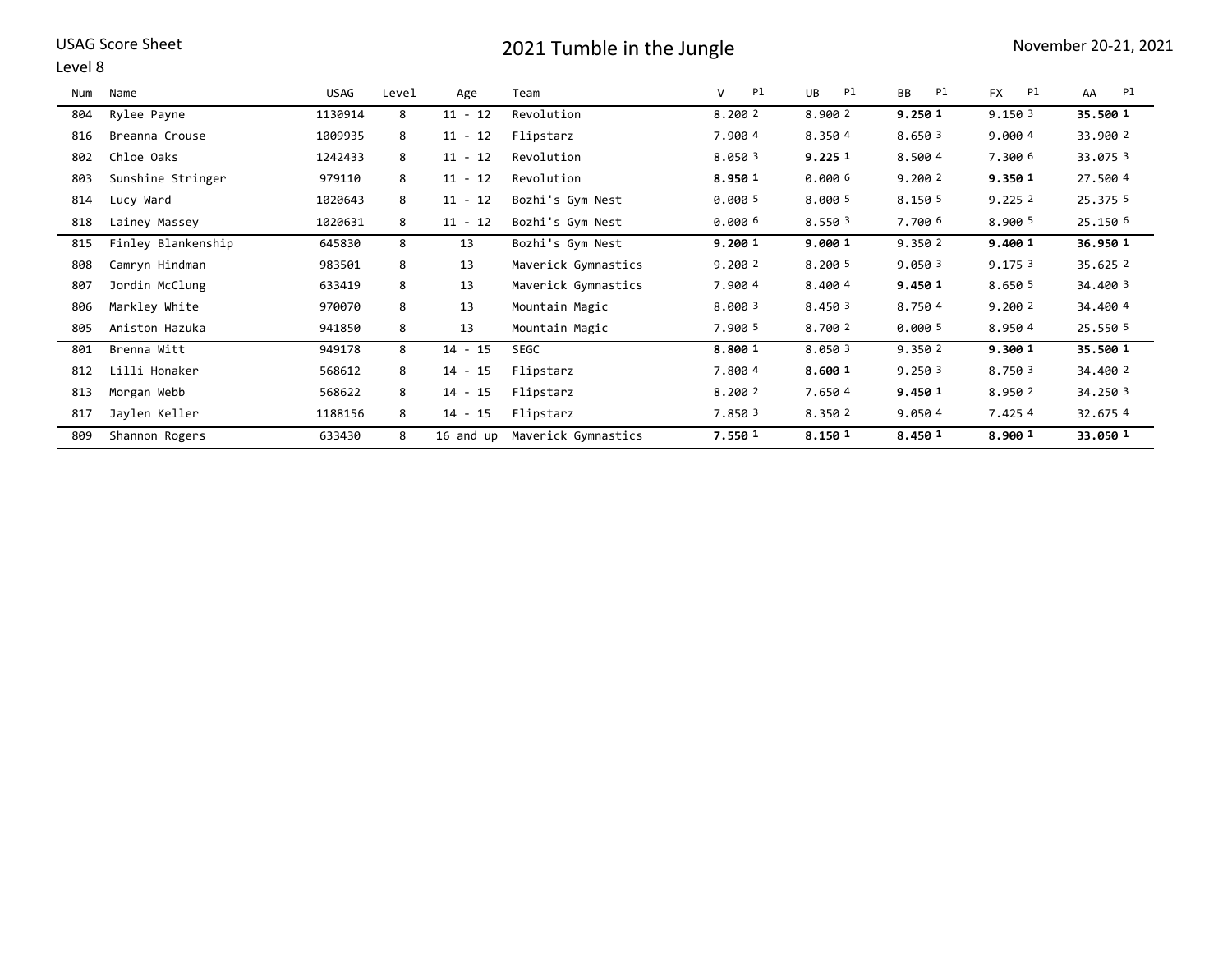### Level 9

| Num | Name               | USAG    | Level | Age       | Team                | P1<br>V | UB<br>Pl | <b>BB</b><br>Pl | <b>FX</b><br>Pl | Pl<br>AA |
|-----|--------------------|---------|-------|-----------|---------------------|---------|----------|-----------------|-----------------|----------|
| 907 | Kylie Bowsher      | 1051107 | 9     | $12 - 13$ | Mountain Magic      | 8.750 2 | 8.450 3  | 9.200 2         | 9.150 1         | 35.550 1 |
| 909 | Allie Howell       | 1003815 | 9     | $12 - 13$ | Mountain Magic      | 8.550 3 | 8.900 1  | 9.450 1         | 8.275 3         | 35.1752  |
| 912 | Audrey Lefebure    | 946630  | 9     | $12 - 13$ | Gymniks             | 9.000 1 | 8.1504   | 9.0503          | 8.800 2         | 35.000 3 |
| 908 | Anna Bowsher       | 1051103 | 9     | $12 - 13$ | Mountain Magic      | 8.2004  | 8.750 2  | 8.4504          | 6.3504          | 31.7504  |
| 903 | Emmaline Bradford  | 553918  | 9     | $14 - 15$ | Revolution          | 8.450 3 | 8.850 3  | 9.150 1         | 8.8503          | 35.300 1 |
| 902 | Claire Wills       | 949170  | 9     | $14 - 15$ | <b>SEGC</b>         | 8.700 1 | 8.2004   | 8.800 3         | 9.175 1         | 34.875 2 |
| 913 | Thea Bordeaux      | 1298496 | 9     | $14 - 15$ | Gymniks             | 8.550 2 | 9.000 1  | 7.4004          | 8.950 2         | 33,900 3 |
| 904 | Sophia Fala        | 1004725 | 9     | $14 - 15$ | Revolution          | 6.000 4 | 7.850 5  | 9.1002          | 8.7504          | 31,700 4 |
| 905 | Abby Rice          | 1843010 | 9     | $14 - 15$ | Revolution          | 0.000 5 | 8.900 2  | 0.000 5         | 7.900 5         | 16.800 5 |
| 911 | Hannah Allen-Boone | 939041  | 9     | 16 and up | Maverick Gymnastics | 8.650 1 | 8.350 1  | 9.250 1         | 8.350 2         | 34.600 1 |
| 906 | Hannah Mason       | 498670  | 9     | 16 and up | Revolution          | 8.000 2 | 6.3503   | 8.050 2         | 8.450 1         | 30.850 2 |
| 910 | Keira Smith        | 580962  | 9     | 16 and up | Maverick Gymnastics | 0.0003  | 8.050 2  | 0.0003          | 0.0003          | 8.0503   |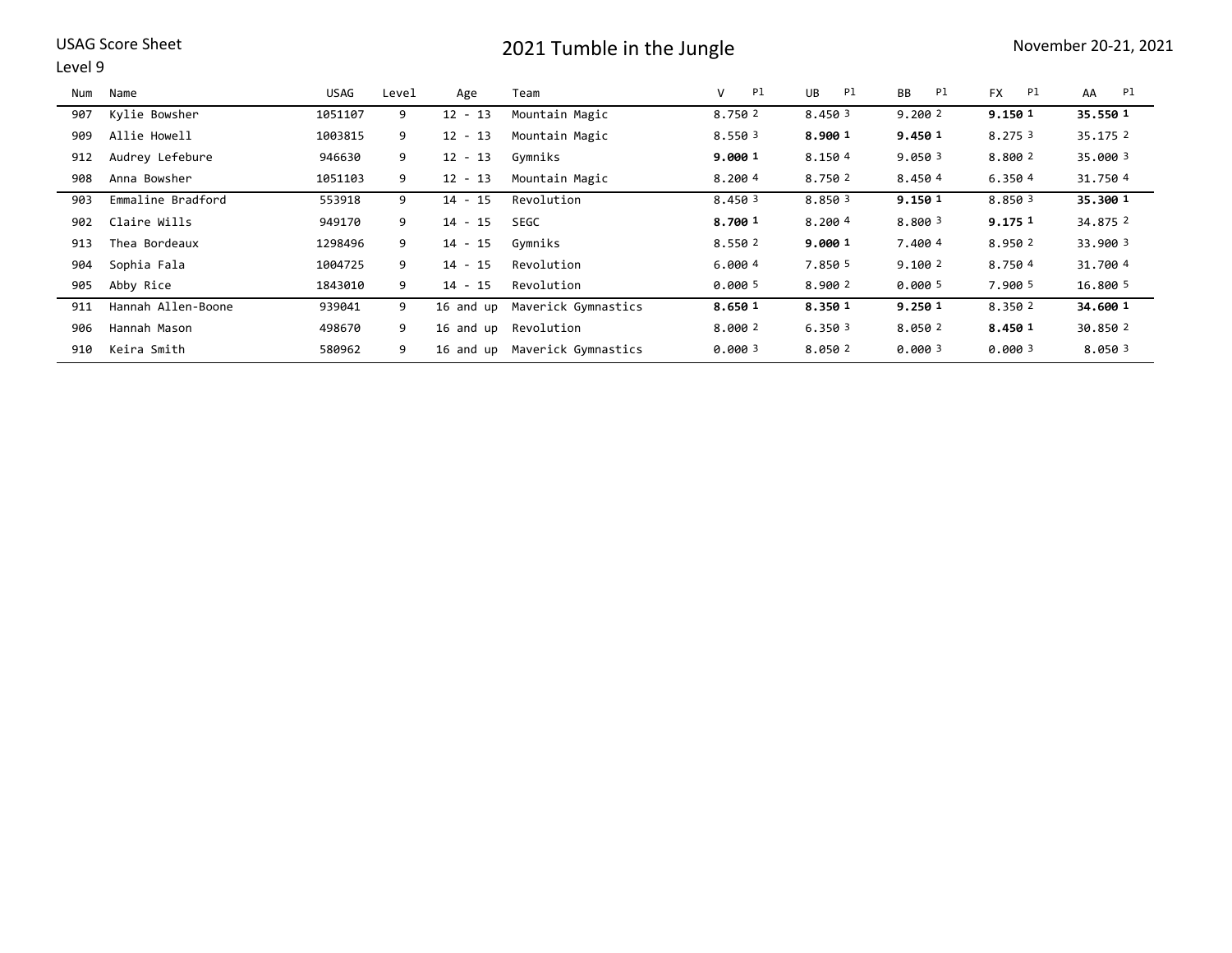### Level 10

| Num | Name           | USAG   | Level | Age               | Team                     | Pl<br>v | Pl<br>UB | Pl<br><b>BB</b> | Pl<br><b>FX</b> | Pl<br>AA |
|-----|----------------|--------|-------|-------------------|--------------------------|---------|----------|-----------------|-----------------|----------|
| 104 | Lily Thaxton   | 633484 | 10    | 14 - 15           | Maverick Gymnastics      | 9.150 1 | 8.150 2  | 8.500 2         | 8.150 3         | 33.950 1 |
| 106 | K K Walker     | 565481 | 10    | 14 - 15           | Gymniks                  | 8.300 3 | 8.375 1  | 8,400 3         | 8.350 2         | 33.425 2 |
| 105 | Isabella Woods | 577505 | 10    | 14 - 15           | Gvmniks                  | 8.600 2 | 5.350 3  | 8.550 1         | 8.750 1         | 31,250 3 |
| 101 | Emma Mason     | 547413 | 10    |                   | 16 and up Revolution     | 8.600 3 | 9.300 1  | 9.150 1         | 8.300 3         | 35.350 1 |
| 102 | Sophia Balko   | 941842 | 10    |                   | 16 and up Mountain Magic | 9.350 1 | 8.600 2  | 8.250 3         | 8.9252          | 35.1252  |
| 107 | Carlee Nelson  | 426057 | 10    | 16 and up Gymniks |                          | 9.300 2 | 7.350 3  | 8,700 2         | 9.300 1         | 34.650 3 |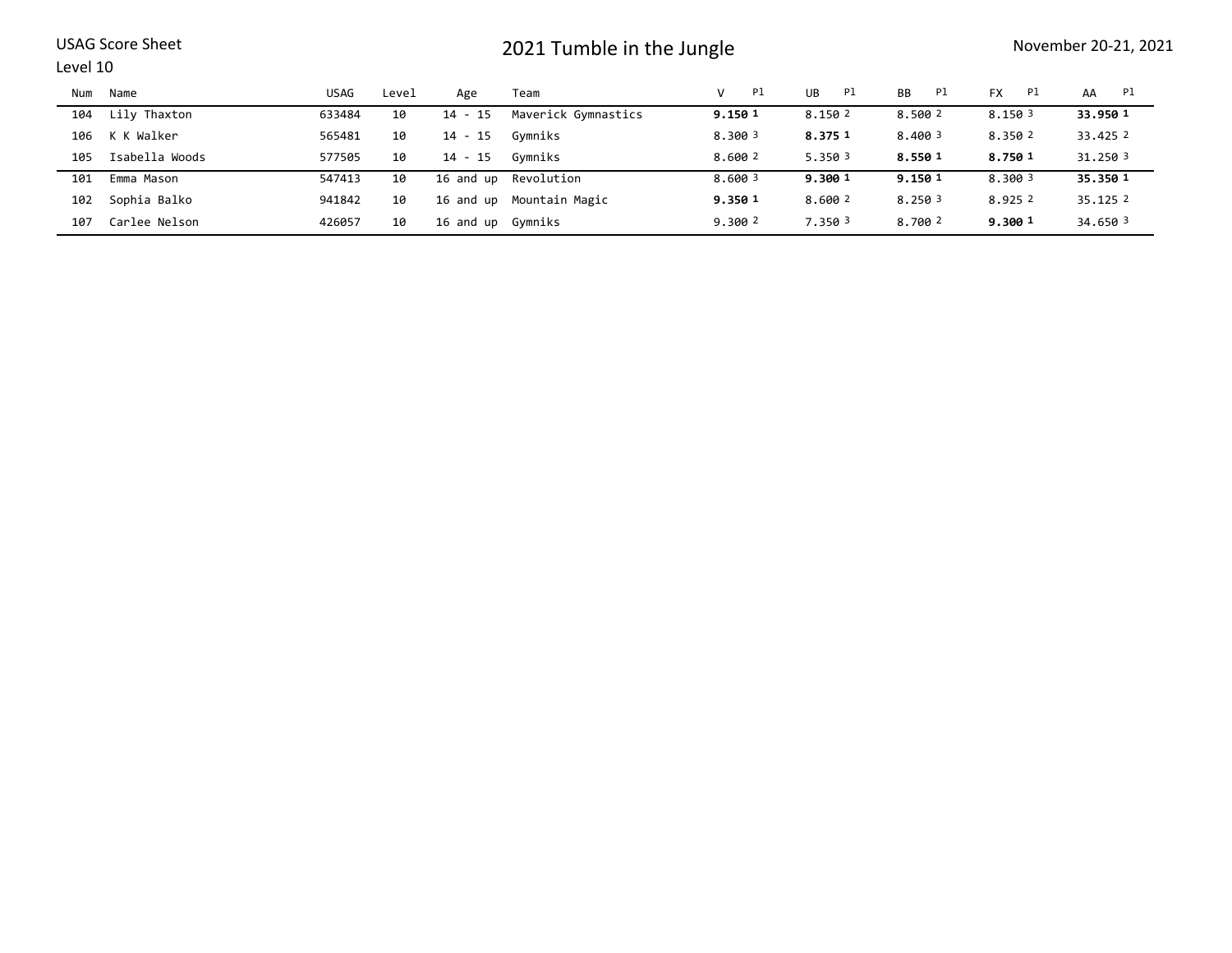| Teams               |                            |                     |                     |                       |                        |
|---------------------|----------------------------|---------------------|---------------------|-----------------------|------------------------|
|                     | $\mathsf{PL}$<br><b>VT</b> | PL<br>UB            | PL<br><b>BB</b>     | PL<br><b>FX</b>       | PL<br>AA               |
| Xcel Bronze         |                            |                     |                     |                       |                        |
| Gymniks             | 28.300 1                   | 28.200 2            | 28.375 <sup>2</sup> | 27.700 1              | 112.575 <sup>1</sup>   |
| <b>WVGTC</b>        | 27.950 2                   | $28.200^{3}$        | 29.100 1            | 27.075 <sup>3</sup>   | 112.325 <sup>2</sup>   |
| Global Gymnastics   | $27.350^{3}$               | 28.000 4            | 28.100 4            | 26.700 4              | $110.150$ <sup>3</sup> |
| SEGC                | 27.200 4                   | 28.300 1            | 27.400 5            | 26.675 5              | 109.575 <sup>4</sup>   |
| Flipstarz           | $26.350$ <sup>5</sup>      | 26.700 7            | 26.850 7            | 27.700 $^2$           | 107.600 5              |
| Bozhi's Gym Nest    | 26.200 6                   | 26.950 5            | $28.150^{3}$        | 25.750 6              | 107.050 6              |
| <b>MGA</b>          | 26.150 7                   | 26.850 6            | 27.350 6            | 24.500 7              | 104.850 <sup>7</sup>   |
| Xcel Silver         |                            |                     |                     |                       |                        |
| Global Gymnastics   | $27.850^{1}$               | 28.450 <sup>2</sup> | 28.925 1            | 28.000 <sup>3</sup>   | 113.225 <sup>1</sup>   |
| Gymniks             | 27.500 4                   | 28.650 <sup>1</sup> | 28.350 <sup>3</sup> | 28.275 1              | 112.775 <sup>2</sup>   |
| Flipstarz           | 27.750 $2$                 | $28.450^{3}$        | 28.125 <sup>4</sup> | 27.200 <sup>4</sup>   | $111.525$ <sup>3</sup> |
| Revolution          | $27.450$ <sup>5</sup>      | 28.300 4            | 27.000 7            | 28.150 2              | 110.900 <sup>4</sup>   |
| <b>WVGTC</b>        | 27.600 3                   | 27.900 5            | 28.000 5            | 27.100 5              | 110.600 5              |
| Bozhi's Gym Nest    | 27.250 7                   | 27.850 6            | 28.500 <sup>2</sup> | 26.750 6              | 110.350 <sup>6</sup>   |
| <b>SEGC</b>         | 27.050 8                   | 27.800 7            | 28.000 6            | 26.650 <sup>7</sup>   | 109.500 7              |
| MGA                 | 27.400 6                   | 27.350 8            | 26.850 8            | $26.600$ <sup>8</sup> | 108.200 <sup>8</sup>   |
| Xcel Gold           |                            |                     |                     |                       |                        |
| Revolution          | 26.950 1                   | 27.050 2            | 27.400 <sup>1</sup> | $27.600^{3}$          | $109.000$ <sup>1</sup> |
| Global Gymnastics   | 26.750 <sup>3</sup>        | 27.400 <sup>1</sup> | $27.100^{3}$        | $27.125$ <sup>7</sup> | 108.375 <sup>2</sup>   |
| Gymniks             | 26.850 2                   | 26.200 7            | 26.950 5            | 28.125 1              | 108.125 <sup>3</sup>   |
| Flipstarz           | 26.400 4                   | 26.950 <sup>3</sup> | 27.100 <sup>4</sup> | 27.400 5              | 107.850 <sup>4</sup>   |
| Maverick Gymnastics | 26.350 5                   | 26.300 5            | 26.900 6            | 28.000 2              | 107.550 <sup>5</sup>   |
| <b>WVGTC</b>        | 25.950 6                   | 26.300 6            | 27.400 $^2$         | 27.600 4              | 107.250 <sup>6</sup>   |
| <b>MGA</b>          | 25.600 7                   | 26.400 4            | 26.500 7            | 26.875 8              | 105.375 <sup>7</sup>   |
| Bozhi's Gym Nest    | 25.500 8                   | 25.400 8            | 26.500 8            | 27.400 6              | 104.800 8              |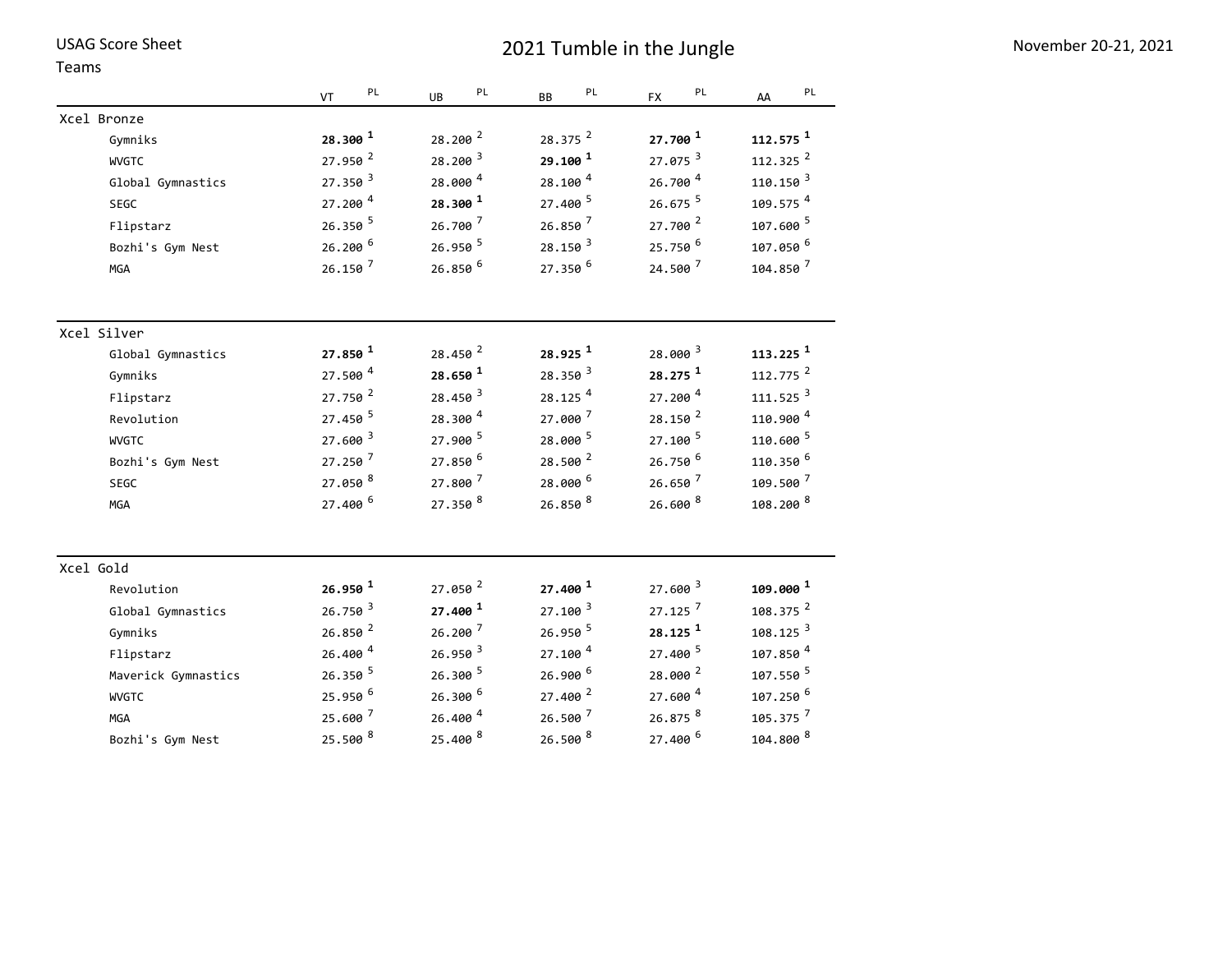Teams

|                     | PL<br><b>VT</b>       | PL<br>UB            | PL<br><b>BB</b>       | PL<br><b>FX</b>       | PL<br>AA               |
|---------------------|-----------------------|---------------------|-----------------------|-----------------------|------------------------|
| Xcel Platinum       |                       |                     |                       |                       |                        |
| Bozhi's Gym Nest    | 25.550 <sup>2</sup>   | 24.650 <sup>1</sup> | $26.250$ <sup>1</sup> | $27.525$ <sup>1</sup> | $103.975$ <sup>1</sup> |
| Maverick Gymnastics | 25.700 $^1$           | 24.400 2            | 25.200 <sup>2</sup>   | 25.650 <sup>2</sup>   | 100.950 2              |
| Xcel Diamond        |                       |                     |                       |                       |                        |
| Gymniks             | $26.250$ <sup>1</sup> | $27.900^{1}$        | 28.425 <sup>1</sup>   | 27.550 <sup>2</sup>   | $110.125$ <sup>1</sup> |
| Bozhi's Gym Nest    | $26.150^{2}$          | 27.600 $^2$         | $27.300^{2}$          | $28.175$ <sup>1</sup> | 109.225 2              |
| Level 2             |                       |                     |                       |                       |                        |
| Bozhi's Gym Nest    | $26.500^{2}$          | 27.750 <sup>1</sup> | 27.950 <sup>1</sup>   | $26.400^{2}$          | $108.600$ <sup>1</sup> |
| Maverick Gymnastics | 27.450 1              | 26.850 <sup>2</sup> | $26.900^{2}$          | 26.850 <sup>1</sup>   | 108.050 2              |
| Level 3             |                       |                     |                       |                       |                        |
| Bozhi's Gym Nest    | 25.850 $2$            | 26.400 <sup>2</sup> | 26.850 <sup>2</sup>   | $27.625$ <sup>1</sup> | $106.725$ <sup>1</sup> |
| <b>SEGC</b>         | 25.100 <sup>4</sup>   | $27.350^{1}$        | $27.150^{1}$          | $26.675$ <sup>2</sup> | 106.275 <sup>2</sup>   |
| Mountain Magic      | 25.900 1              | $26.000^{3}$        | 25.250 <sup>4</sup>   | 24.350 4              | 101.500 3              |
| Maverick Gymnastics | 25.250 <sup>3</sup>   | 25.200 4            | 26.100 <sup>3</sup>   | 24.550 3              | 101.100 <sup>4</sup>   |
| Level 4             |                       |                     |                       |                       |                        |
| Revolution          | 26.350 <sup>1</sup>   | 25.950 1            | $27.300^{2}$          | $27.150^{1}$          | $106.750$ <sup>1</sup> |
| Mountain Magic      | 23.550 <sup>2</sup>   | 24.450 $^2$         | 27.400 1              | 24.550 $^2$           | 99.950 2               |
| Level 5             |                       |                     |                       |                       |                        |
| Revolution          | 26.350 2              | 24.500 $^2$         | $27.050$ <sup>1</sup> | $26.900$ <sup>1</sup> | $104.800$ <sup>1</sup> |
| Mountain Magic      | 26.850 <sup>1</sup>   | $25.600^{1}$        | 26.000 2              | 25.750 <sup>2</sup>   | 104.200 2              |